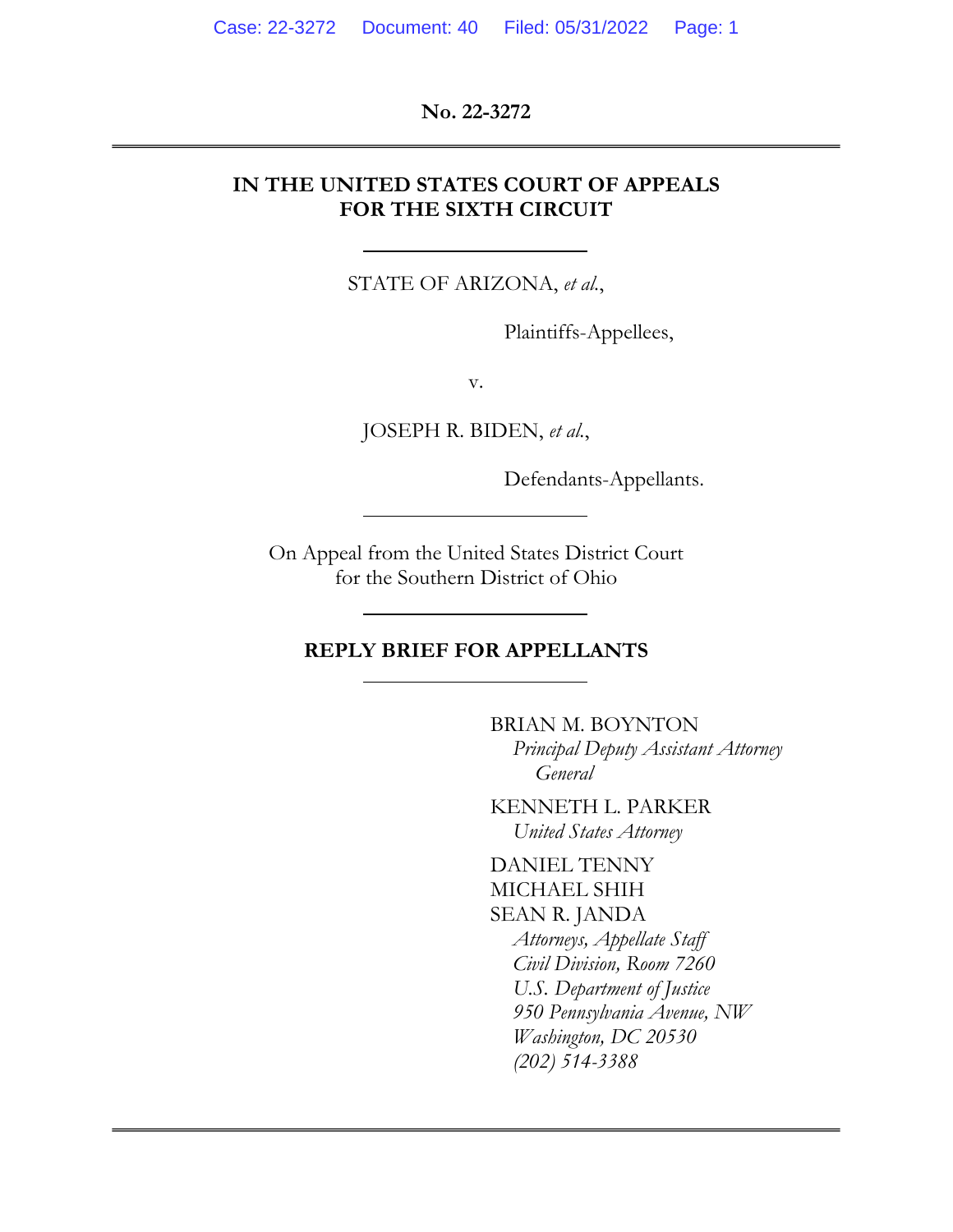# **TABLE OF CONTENTS**

# **Page**

| III.                             |  |  |  |
|----------------------------------|--|--|--|
|                                  |  |  |  |
|                                  |  |  |  |
| <b>CERTIFICATE OF COMPLIANCE</b> |  |  |  |
| <b>CERTIFICATE OF SERVICE</b>    |  |  |  |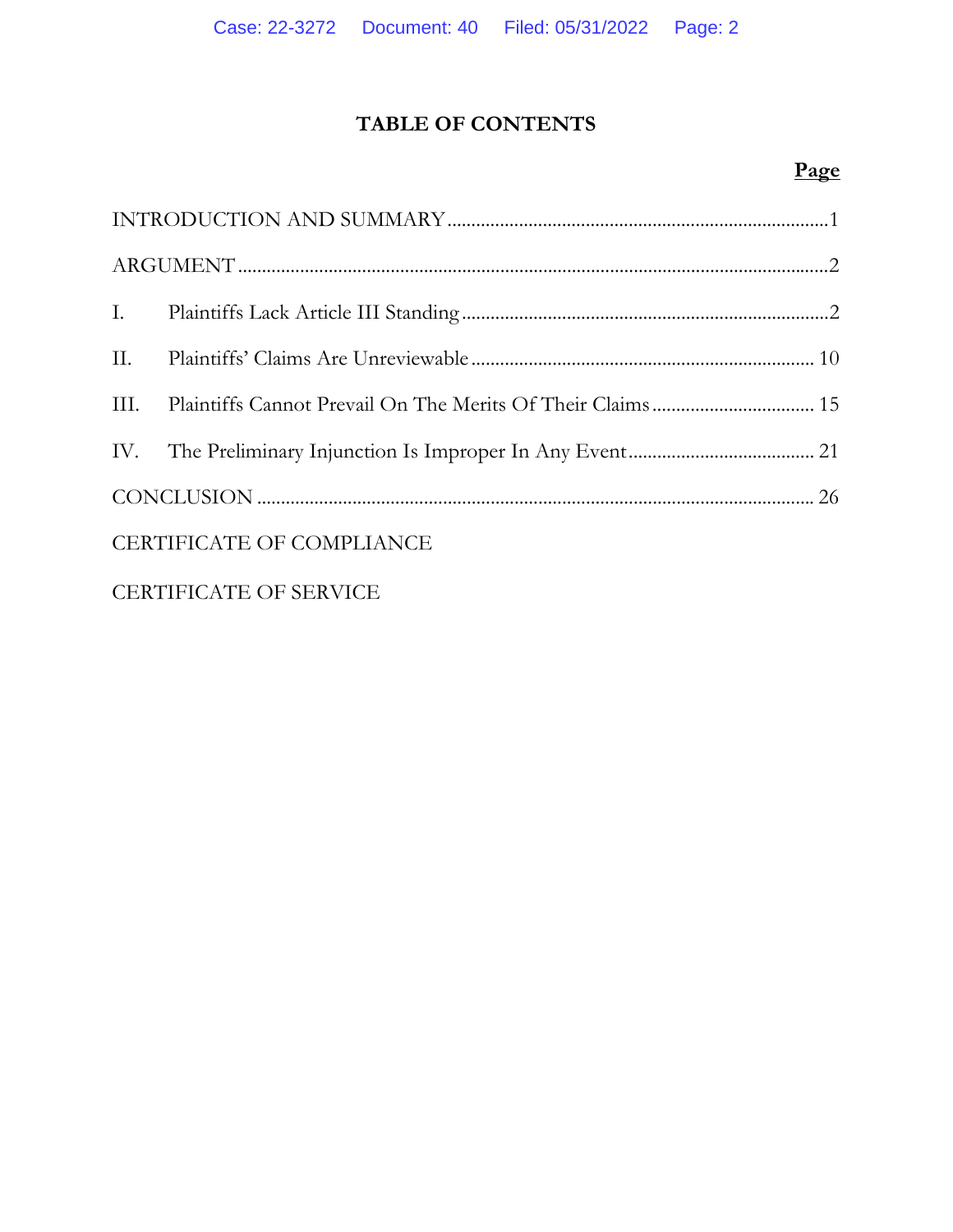# **TABLE OF AUTHORITIES**

| Cases:                                                                                  | Page(s) |
|-----------------------------------------------------------------------------------------|---------|
| Arizona v. Biden,                                                                       |         |
| Arizona v. United States,                                                               |         |
| Arpaio v. Obama,                                                                        |         |
| Bennett v. Spear,                                                                       |         |
| Block v. Community Nutrition Inst.,                                                     |         |
| Bolivarian Republic of Venezuela v. Helmerich $\mathcal{Q}^*$ Payne Int'l Drilling Co., |         |
| Clarke v. Securities Indus. Ass'n,                                                      |         |
| Department of Commerce v. New York,                                                     |         |
| Department of Homeland Sec. v. Regents of the Univ. of Cal.,                            |         |
| Dolic v. Barr,                                                                          |         |
| Dyer v. Secretary of Health $\mathcal{Q}^*$ Human Servs.,                               |         |
| FCC v. Prometheus Radio Project,                                                        |         |
| Gladstone Realtors v. Village of Bellwood,                                              |         |
| Hamama v. Adducci:                                                                      |         |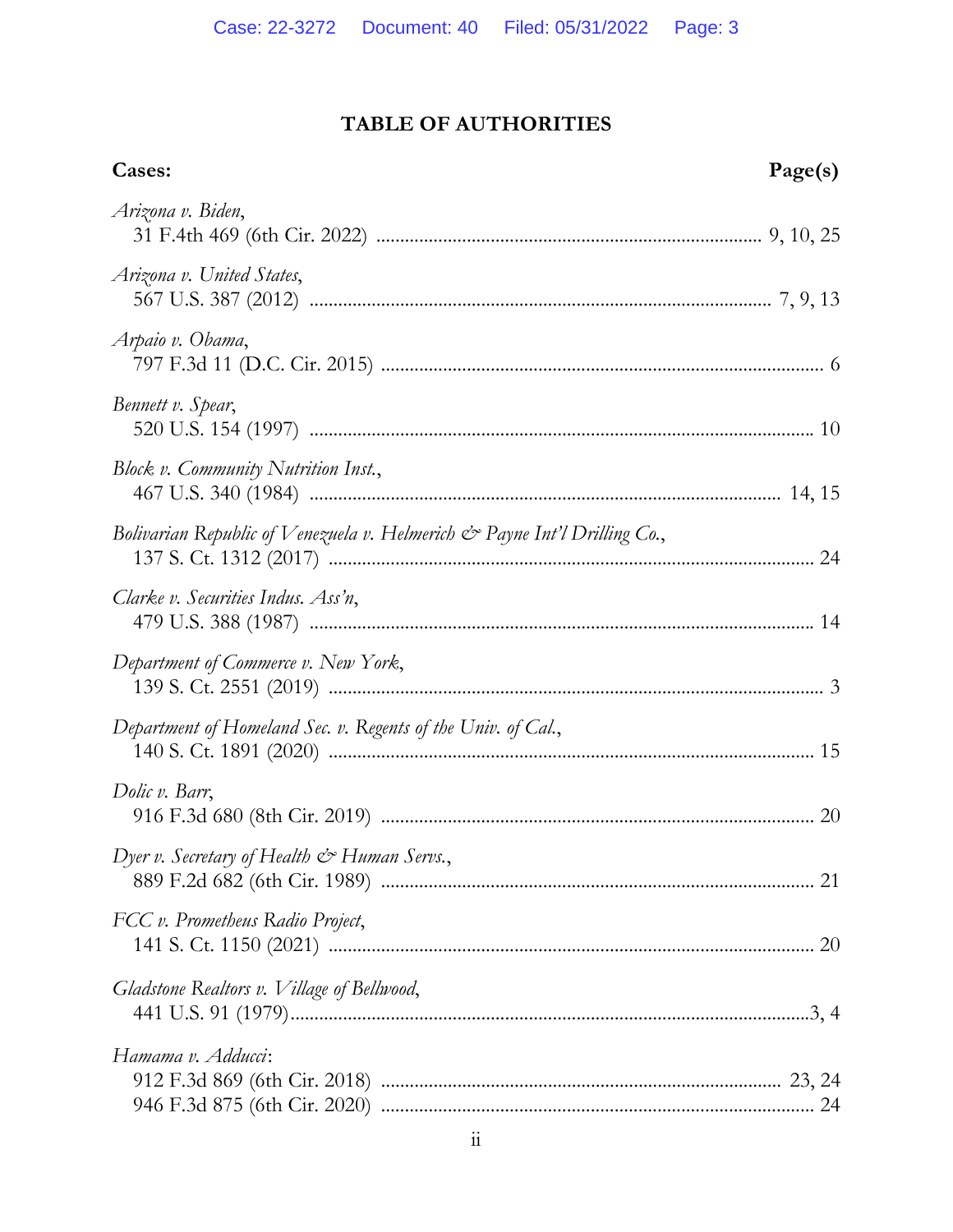| Heckler v. Chaney,                               |  |
|--------------------------------------------------|--|
| Henderson ex rel. Henderson v. Shineski,         |  |
| Hines v. Davidowitz,                             |  |
| Jennings v. Rodriguez,                           |  |
| Johnson v. Guzman Chavez,                        |  |
| Linda R.S. $v$ . Richard D.,                     |  |
| Martinez v. Larose,                              |  |
| Massachusetts v. EPA,                            |  |
| Massachusetts v. Mellon,                         |  |
| Mississippi v. Johnson,                          |  |
| National Mining Ass'n v. McCarthy,               |  |
| Nielsen v. Preap,                                |  |
| Parsons v. U.S. Dep't of Justice,                |  |
| Reno v. American-Arab Anti-Discrimination Comm., |  |
| Sure-Tan, Inc. v. NLRB,                          |  |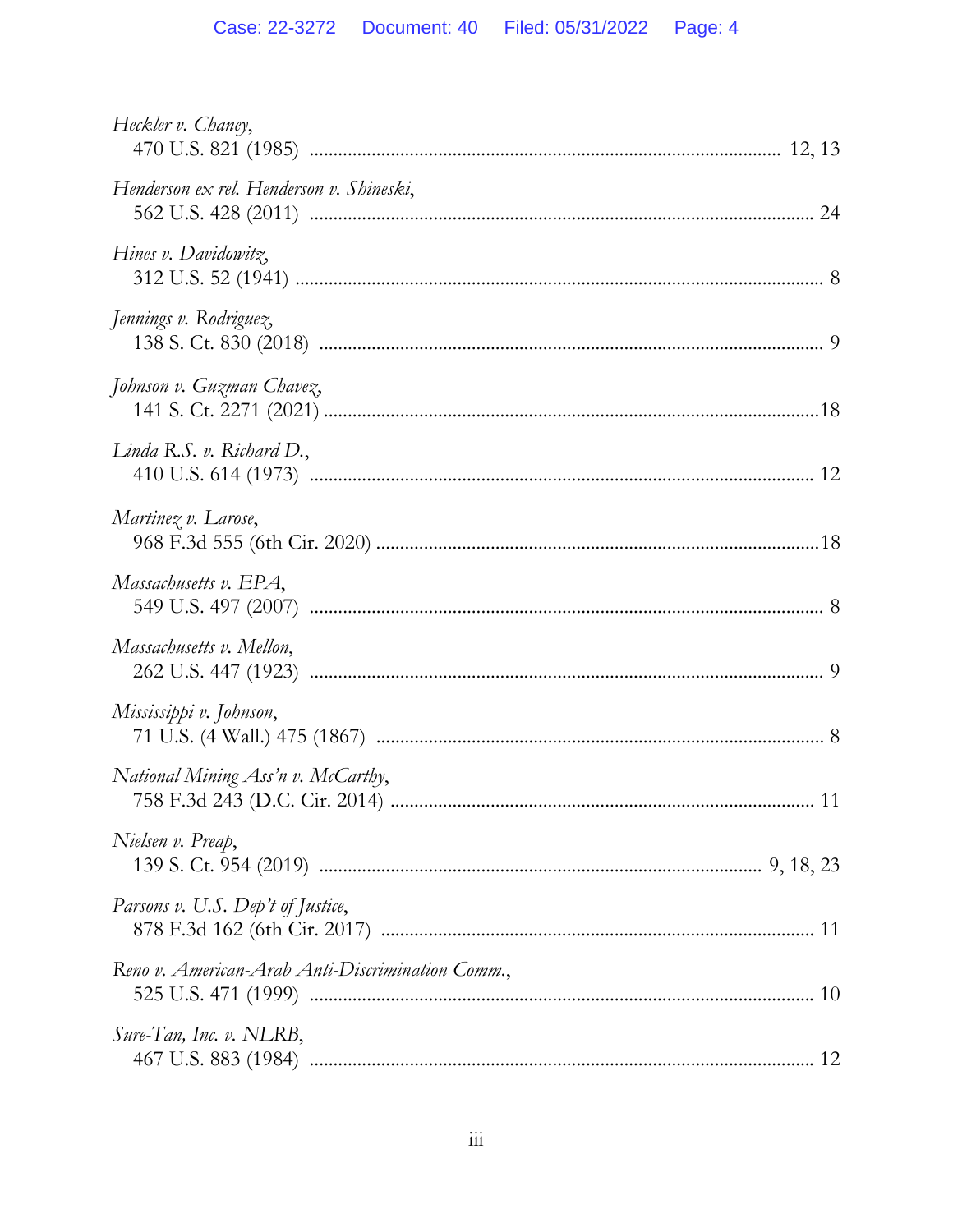| Texas v. United States,                    |    |
|--------------------------------------------|----|
| Town of Castle Rock v. Gonzales,           |    |
| United States v. Cotton,                   | 24 |
| Winter v. Natural Res. Def. Council, Inc., | 22 |

# **Federal Statutes:**

| Immigration and Nationality Act (INA): |  |
|----------------------------------------|--|
|                                        |  |
|                                        |  |
|                                        |  |
|                                        |  |
|                                        |  |
|                                        |  |
|                                        |  |

# **State Statutes:**

## **Other Authorities:**

| CBP, Nationwide Enforcement Encounters: Title 8 Enforcement Actions and<br>Title 42 Expulsions FY2021 (last visited May 31, 2022),               |  |
|--------------------------------------------------------------------------------------------------------------------------------------------------|--|
|                                                                                                                                                  |  |
| ICE, Contact ICE About an Immigration/Detention Case,<br>https://www.ice.gov/ICEcasereview (last visited May 31, 2022) 12                        |  |
| Nick Miroff, Border Officials Say More People Are Sneaking Past Them as<br>Crossings Soar and Agents Are Overwhelmed, Wash. Post (Apr. 2, 2021), |  |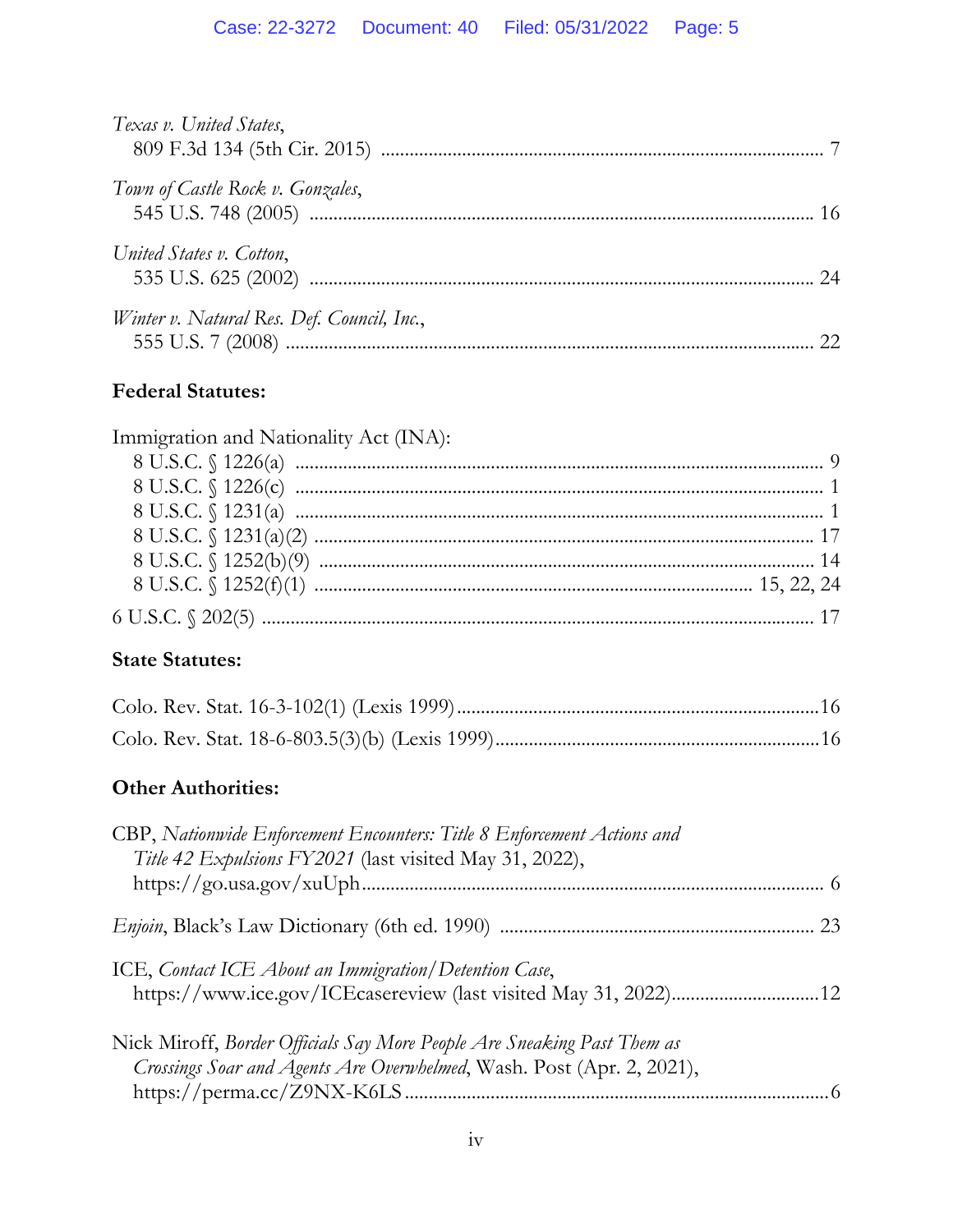### **INTRODUCTION AND SUMMARY**

The district court entered a preliminary injunction prohibiting the Department of Homeland Security (DHS) from fully implementing immigration-enforcement guidance that has enabled the agency to deploy its limited resources to meet the most pressing threats. The district court did so primarily because it accepted plaintiffs' assertions that two provisions of the Immigration and Nationality Act (INA)—8 U.S.C.  $\mathcal{S}$  1226(c) and 1231(a)—require the Executive to arrest, detain, and remove extremely broad categories of noncitizens. That was error, as demonstrated in our opening brief, and a panel of this Court agreed that the government was likely to succeed on the merits and stayed the injunction pending appeal.

Plaintiffs now retreat from the position erroneously adopted by the district court. They concede that "DHS has limited resources and is probably incapable" of arresting, detaining, and removing every noncitizen described by §§ 1226(c) and 1231(a). Br. 43. They "concede that, as a result, DHS officers must exercise discretion in deciding whom to arrest," and that DHS may permissibly "guid[e] that discretion with prioritization schemes." *Id.* And they appear to concede that DHS's decades-long history of issuing such prioritization guidance is lawful. Br. 10-12, 43- 44. Therefore, it is hard to understand what is left of their claims.

Plaintiffs' brief largely boils down to a single mistaken premise: that the guidance here does not "simply announc[e] priorities to guide independent decisionmaking," Br. 44, but rather requires agency officers to refrain from enforcing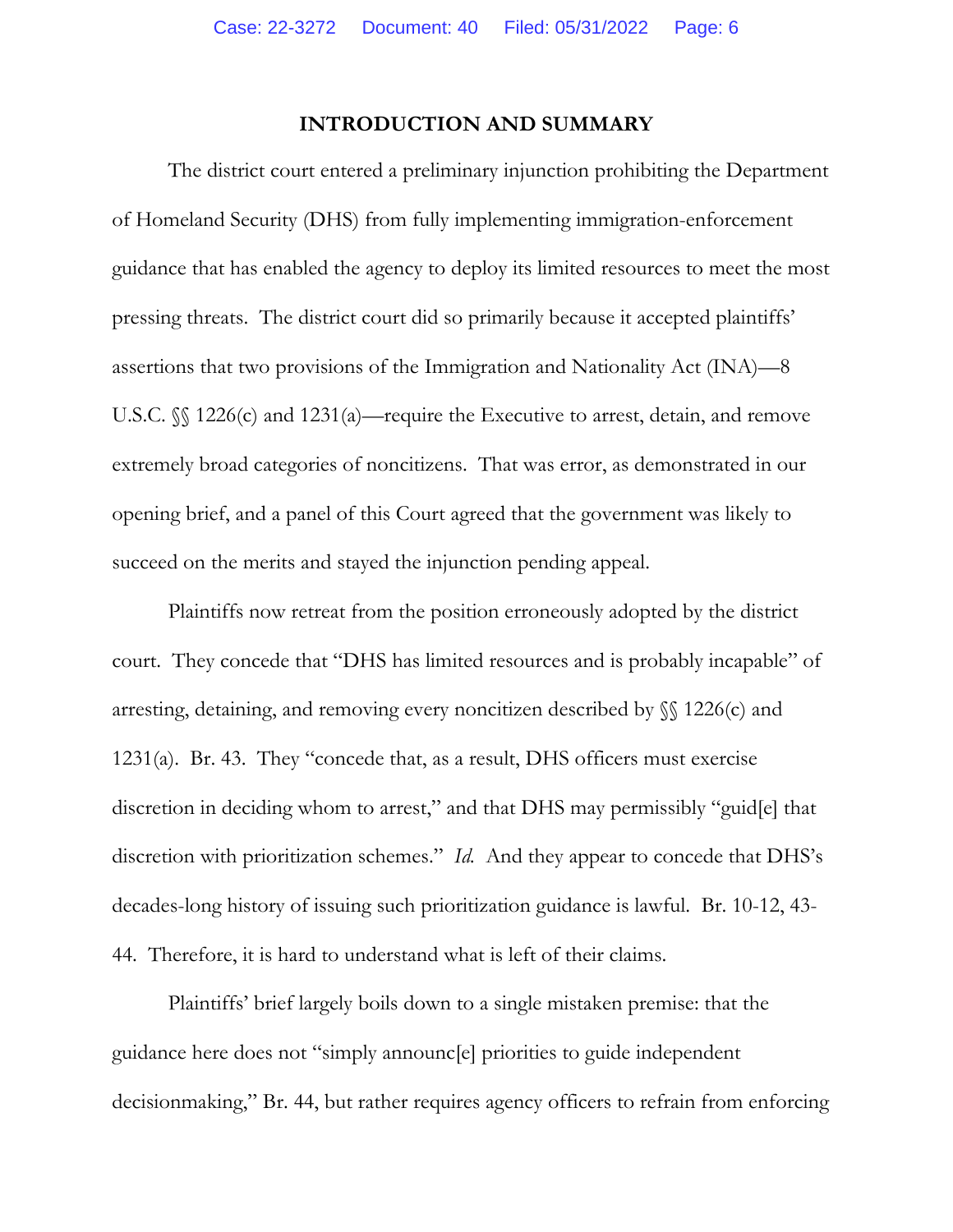the law. Even a cursory review of the guidance reveals that announcing priorities to guide independent decisionmaking is exactly what it does. Thus, like all of the other similar guidance with which plaintiffs do not take issue, the guidance here comports with the INA.

Even beyond plaintiffs' fundamental misunderstanding of how the guidance works, their claims fail for a multitude of reasons. Their speculative assertions that they will spend some unspecified additional amounts under their own laws in response to the guidance are insufficient to satisfy Article III's standing requirement. The guidance is unreviewable under the Administrative Procedure Act (APA), and in any event conforms to each of the APA's requirements. And the preliminary injunction entered by the district court is unsupported by the equities, barred by the INA, and impermissibly overbroad. This Court should reverse.

#### **ARGUMENT**

#### **I. Plaintiffs Lack Article III Standing**

1. Plaintiffs contend that they have standing because the guidance will affect the mix of people who reside in their States and the States will alter their expenditures as a result. As noted in our opening brief (at 17), "[v]irtually any federal action . . . could be said to have some incidental impact on a State's fisc." But plaintiffs do not even attempt to cabin their legal theory, instead embracing an essentially boundless theory of standing for States whenever they can allege that they will spend additional funds in response to a federal action; indeed, plaintiffs contend that standing can be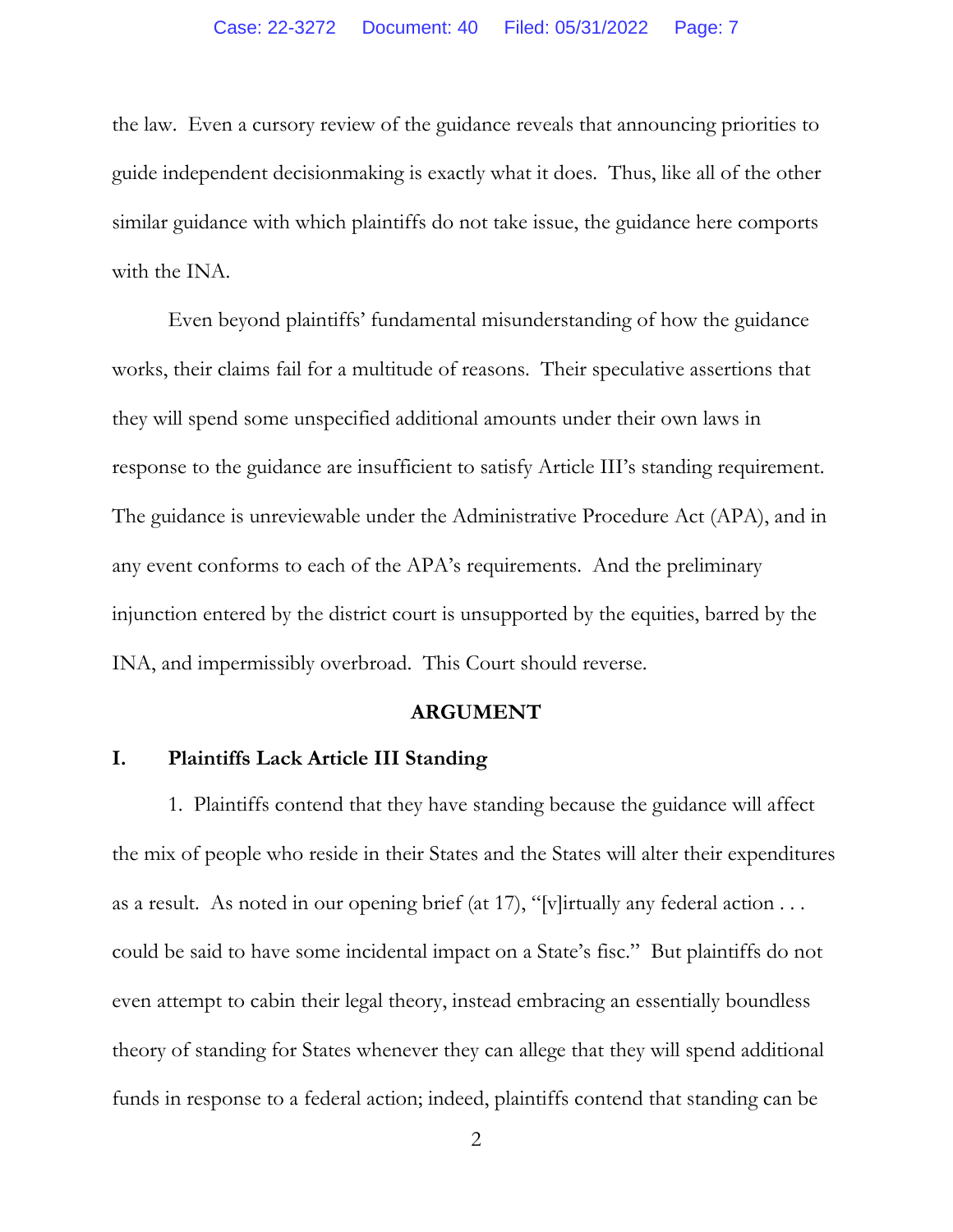#### Case: 22-3272 Document: 40 Filed: 05/31/2022 Page: 8

premised on the contemplated expenditure of "any amount of money—even a dollar or two." Br. 24-25 (quotation omitted). As explained in our opening brief (at 16-21), the theory that a State has standing to seek judicial review of all manner of federal actions that may affect persons residing in the State based on the incidental effects on the expenditures the State may then in turn make is inconsistent with our constitutional structure of separate sovereigns.

Plaintiffs largely ignore these points. Instead, they note that in some circumstances economic harms can be cognizable. *See* Br. 33 (first citing *Department of Commerce v. New York*, 139 S. Ct. 2551 (2019); and then citing *Gladstone Realtors v. Village of Bellwood*, 441 U.S. 91 (1979)). But the examples on which they rely merely highlight the decidedly indirect and attenuated nature of the injury they assert here. In the only cited Supreme Court case that involved a federal action, the plaintiffs claimed that the challenged policy would deter their citizens from responding to the census, which would directly cause the loss of "federal funds that are distributed on the basis of state population." *Department of Commerce*, 139 S. Ct. at 2565. A State's interest in a proper calculation of the federal funds to which it is entitled under federal law bears no resemblance to a State's concern that the federal government's actions might affect individuals in the State in such a way that the State would alter its own spending with respect to these same individuals. *Gladstone Realtors* involved a local government's suit under a specific federal fair housing act against a real-estate firm engaged in racially discriminatory steering of prospective home buyers that threatened the local

3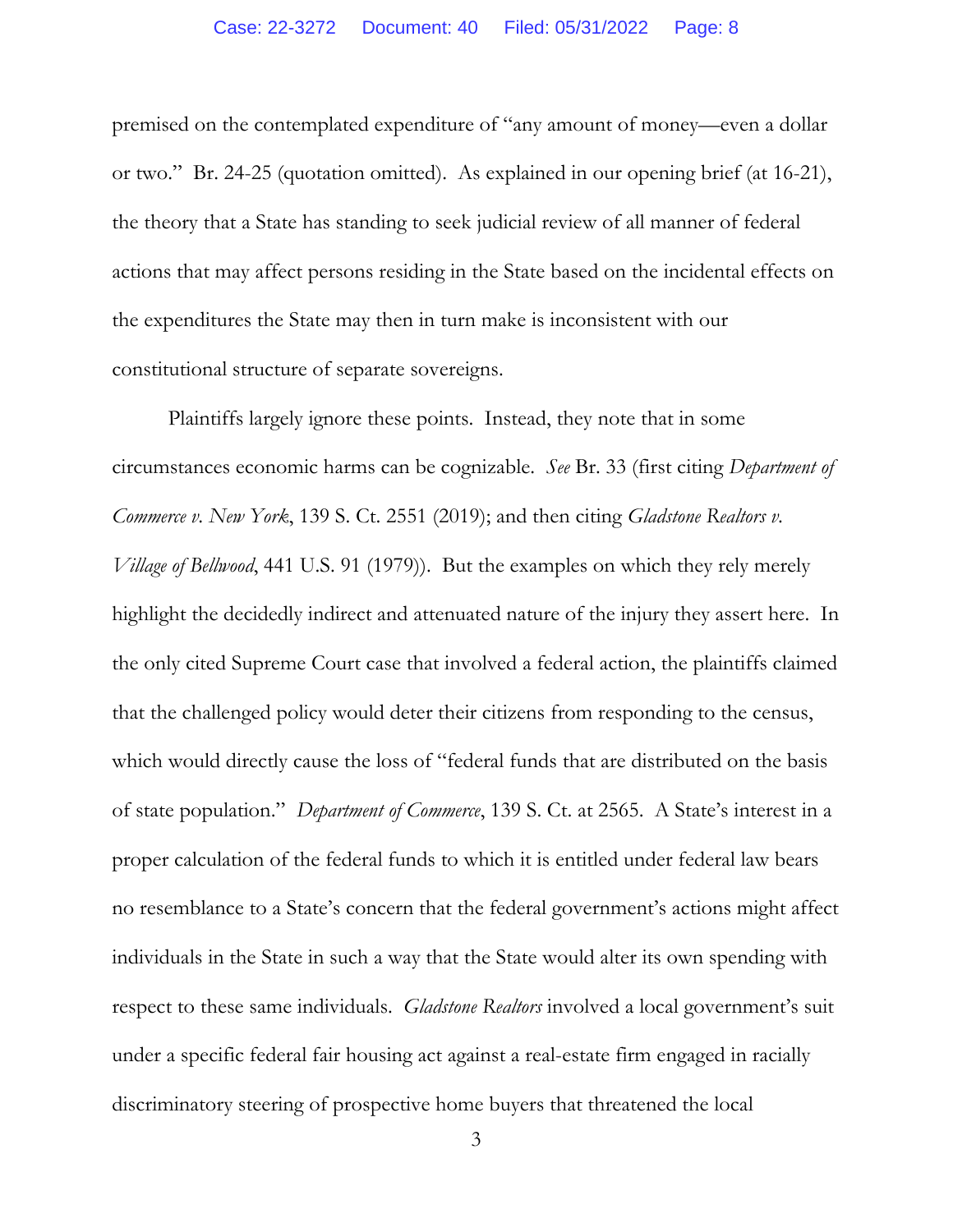government's ability to bear the cost of government and to provide services. 441 U.S. at 93-95, 110-11. It was not a suit challenging *federal* action based merely on incidental effects on state or local government expenditures.

2. In stark contrast to the *Department of Commerce* case in which the federal government's actions allegedly deprived a State of federal funds to which it claimed to be entitled, plaintiffs here rely on a series of speculative assertions regarding the incidental effects of a policy concerning enforcement discretion and allocating the federal government's own resources.

A State has no legally protected or judicially cognizable interest in avoiding such effects of federal law enforcement and other policies. Such effects were entirely foreseeable at the Founding and are commonplace under a Constitution that by deliberate design vests the National Government with authority to act directly on the people of the several States, independent of the States' own authority to do so. It is fundamentally inconsistent with the constitutional structure, and the Framers could not have intended, for the Judicial Branch to resolve such a dispute between a State and the United States. Any such asserted "injuries" to the State, mediated through the diffuse effects of federal action on, and the actions of, individuals within the State, are not concrete, particularized, or imminent in the manner required for standing, and are not, under our constitutional structure, fairly traceable to the federal action.

Indeed here, plaintiffs' arguments are speculative even on their own terms. Plaintiffs "do not quarrel with the fact that DHS has limited resources" and thus

4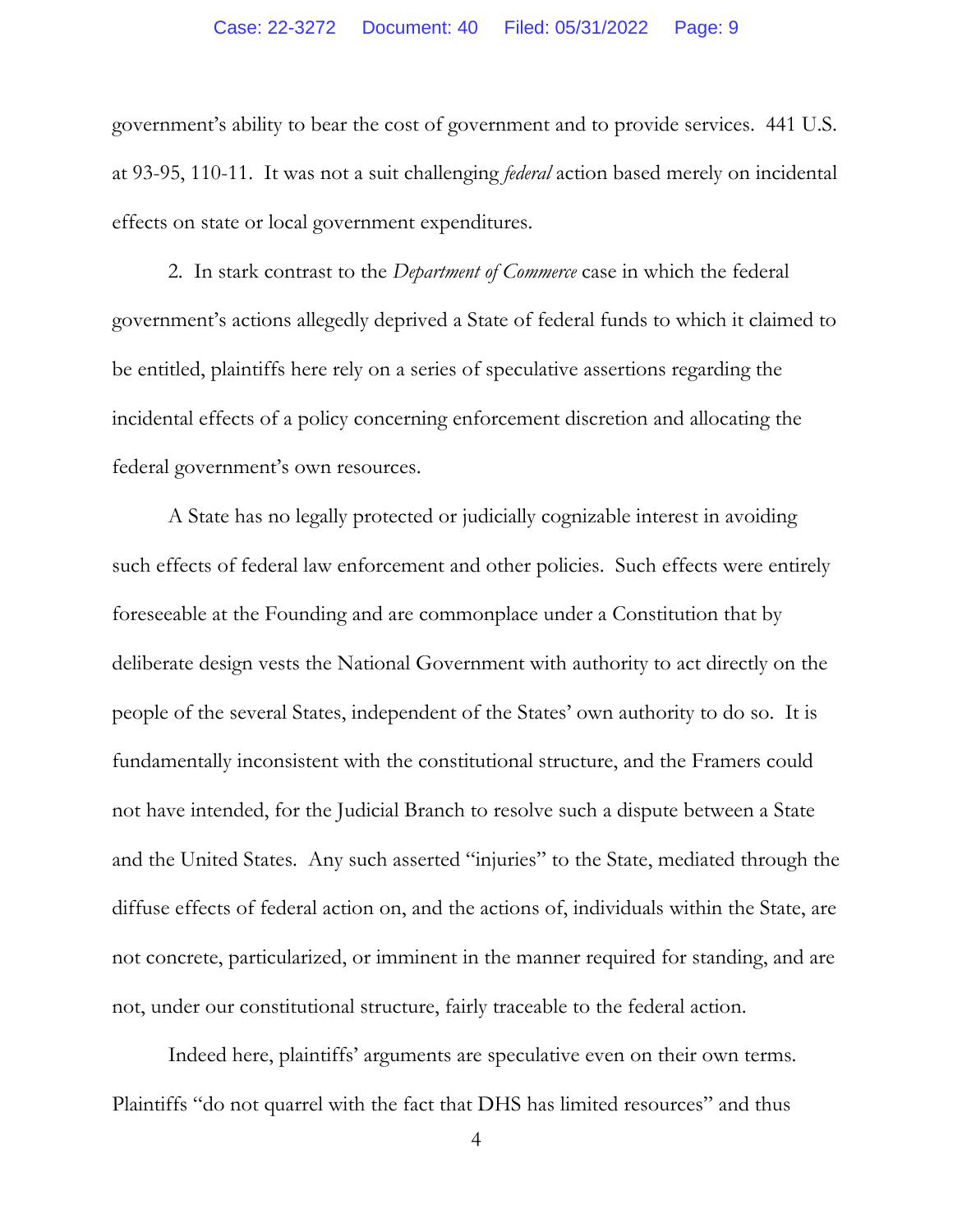"must exercise discretion in deciding whom to arrest," and they "take no issue with DHS's guiding that discretion with prioritization schemes." Br. 43. But plaintiffs never attempt to square that necessary concession with their repeated suggestion that their asserted injuries are nonspeculative because the guidance "causes a drop in immigration enforcement." Br. 24. The guidance does not alter the amount of resources devoted to immigration enforcement but rather sets priorities for the use of those resources.

Plaintiffs cannot establish otherwise by pointing to statistics in the record showing a drop in interior immigration enforcement over the past two years. *See* Br. 15-17. As the government has already explained in its opening brief (at 22-23), those statistics are unhelpful because they do not account for noncitizens detained at, or expelled from, the border. And although plaintiffs suggest (at 16) that DHS performed fewer overall and fewer border arrests in Fiscal Year 2022 than Fiscal Year 2019, both overall book-ins and book-ins from U.S. Customs and Border Protection (CBP) arrests specifically are higher for each month in Fiscal Year 2022 than for the corresponding month in Fiscal Year 2020. *See* Opening Br. 22-23. It is thus unclear how plaintiffs could plausibly argue that any decrease in arrests since 2018-2019 is attributable to the guidance. In any event, statistics regarding the number of arrests are generally unhelpful because, during the pandemic, noncitizens at the border have often been expelled without first being arrested pursuant to the CDC's public health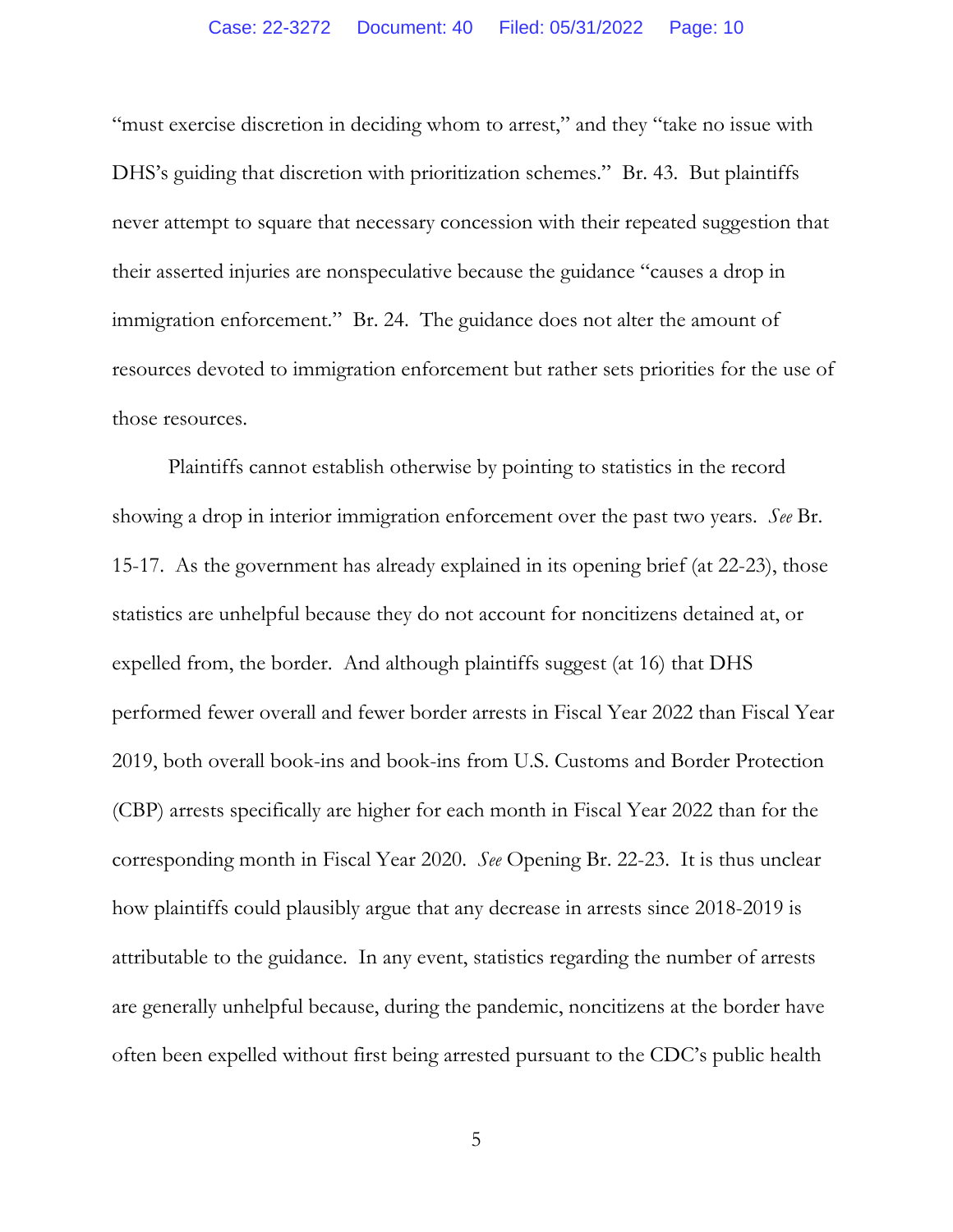order. *See* CBP, *Nationwide Enforcement Encounters: Title 8 Enforcement Actions and Title 42 Expulsions FY2021* (last visited May 31, 2022), https://go.usa.gov/xuUph.

As we further explained in our opening brief (at 23-24), in addition to prioritizing border enforcement, the guidance is intended to direct limited enforcement resources toward the very noncitizens who plaintiffs claim will most likely impose costs on them—those likely to commit criminal offenses. As the D.C. Circuit recognized, policies that are "designed to remove more criminals in lieu of" noncitizens "who commit no offenses or only minor violations" do not cause a cognizable injury to a nonfederal law-enforcement official. *Arpaio v. Obama*, 797 F.3d 11, 24 (D.C. Cir. 2015) (emphasis omitted).

Plaintiffs' attempt (at 34) to distinguish *Arpaio* on the grounds that their theory is "logically coherent" and "record-supported" is no more than *ipse dixit*. Plaintiffs have adduced no evidence establishing that the guidance has failed to work as intended, directing resources to support national security, public safety, and border security (and likely decreasing fiscal burdens on States in the process). In fact, the single news article that plaintiffs cite to support their assertion (at 26) that border security has diminished only undercuts their theory. That article, published months before the guidance was issued, describes an influx of border crossers, *see* Nick Miroff, *Border Officials Say More People Are Sneaking Past Them as Crossings Soar and Agents Are Overwhelmed*, Wash. Post (Apr. 2, 2021), https://perma.cc/Z9NX-K6LS, and the record here makes clear that the guidance has enabled DHS to redirect resources to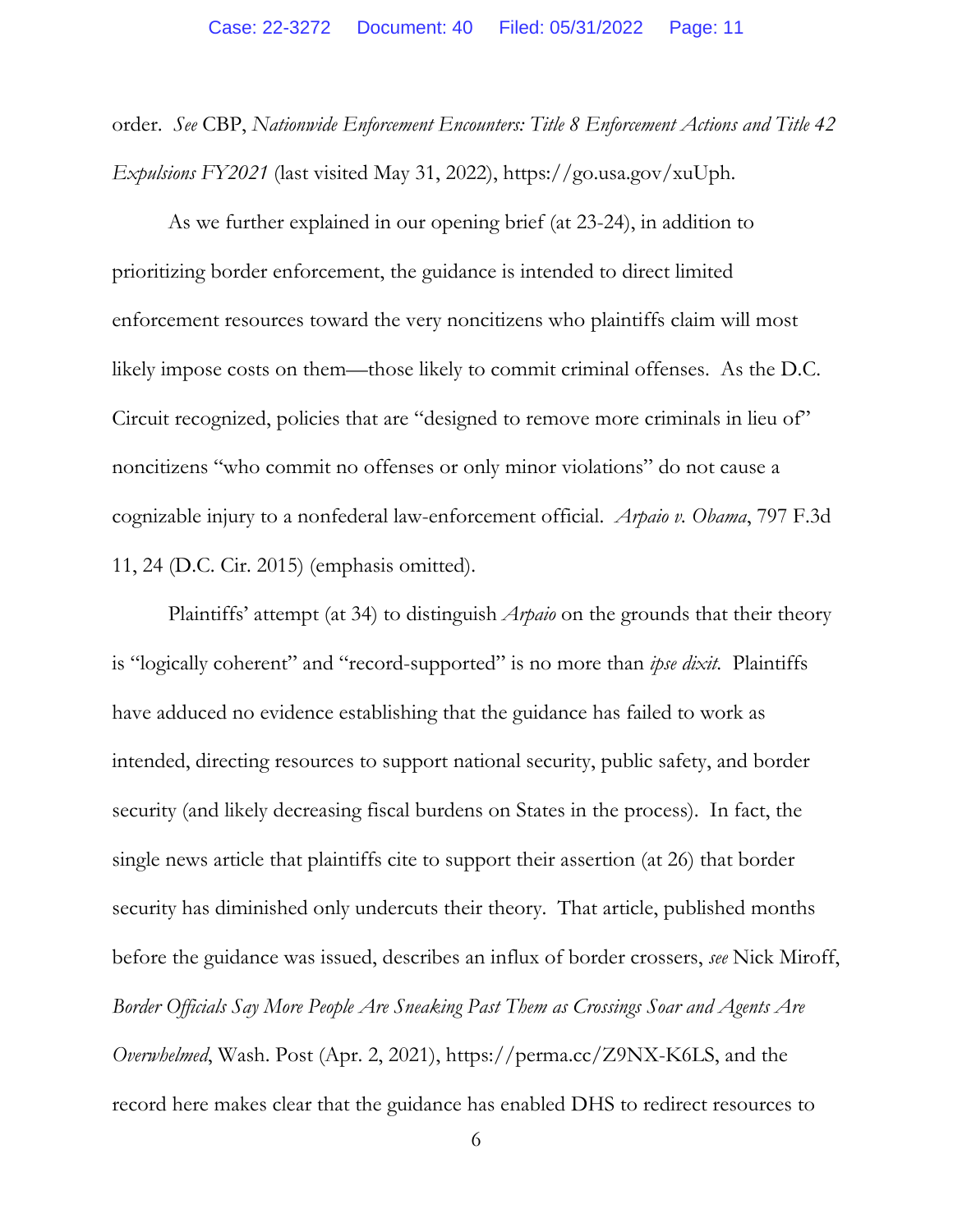bolster border security in light of this influx, *see* Bible Decl. ¶ 49, R.49-1, Page ID #1198-99.

Plaintiffs are also wrong to dismiss as irrelevant (at 25-26) the countervailing benefits that flow from directing enforcement resources to the greatest threats. These benefits are "of the same type and arise from the same transaction as the costs" that the guidance will allegedly inflict. *See Texas v. United States*, 809 F.3d 134, 155 (5th Cir. 2015). Plaintiffs cannot manufacture standing by pretending that these benefits do not exist. Indeed, when combined with plaintiffs' separate assertion (at 24-25) that even a dollar of downstream expenditures is sufficient to support State standing, plaintiffs' argument on this point suggests that if any particular resident who would otherwise be detained or removed and on whom the State will expend state funds is not detained or removed, then the State has standing, even if the guidance causes a resident who is more dangerous (or more costly to the State) to be detained or removed instead. They cite no case that supports that extreme result.

3. Plaintiffs' attempt (at 27-28) to rely on asserted sovereign interests to justify standing also fails. To the extent that plaintiffs claim a sovereign interest in the "power to exclude" noncitizens from their territory, Br. 27 (quotation omitted), that asserted interest is incompatible with our federal structure. As the Supreme Court has explained, it is the National Government, not any State, that has the "power to determine immigration policy." *Arizona v. United States*, 567 U.S. 387, 395 (2012). Immigration is an important aspect of the National Government's exclusive power

<sup>7</sup>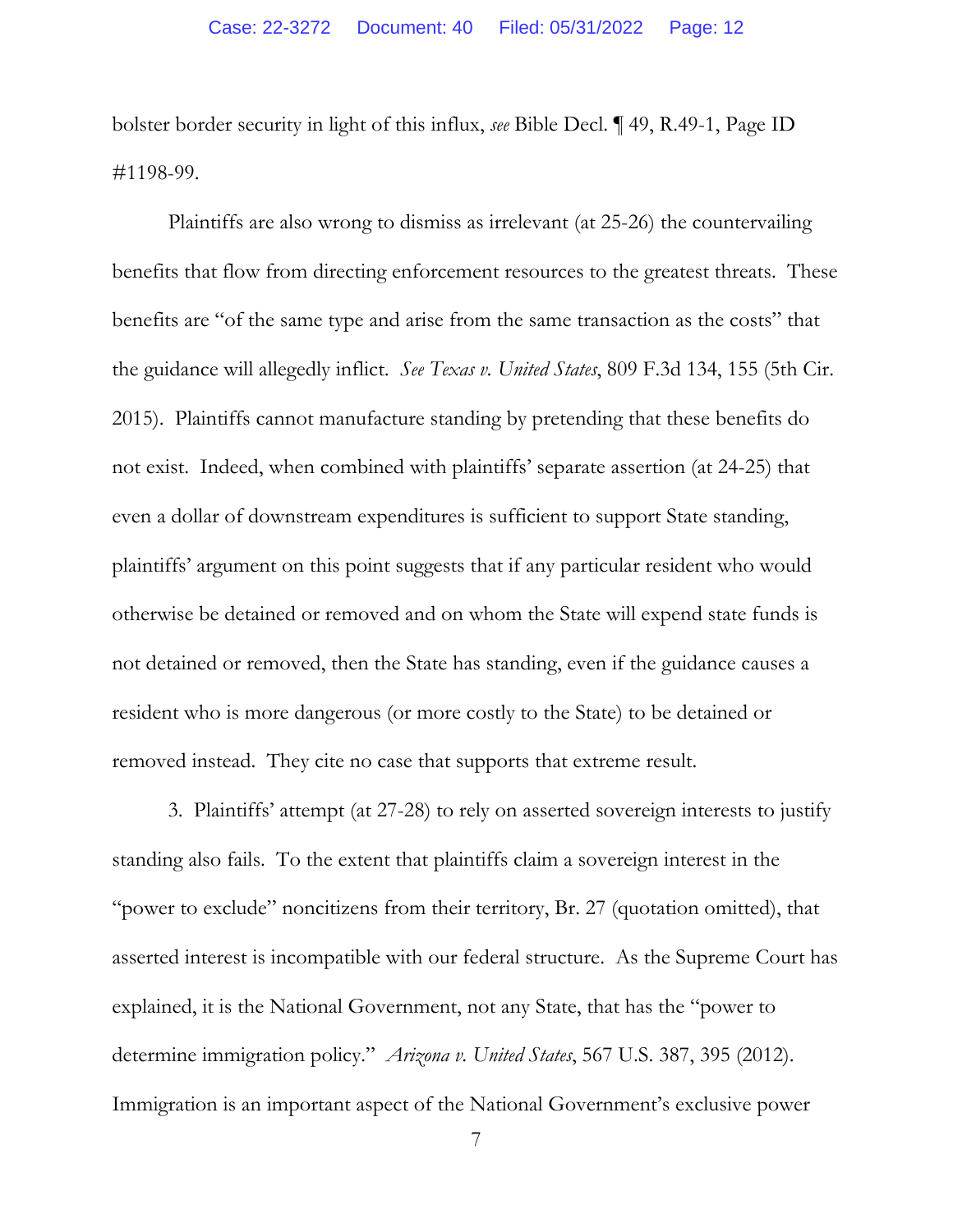over foreign affairs, and "[o]ur system of government is such that the interest of the cities, counties and states, no less than the interest of the people of the whole nation, imperatively requires that federal power in the field affecting foreign relations be left entirely free from local interference." *Hines v. Davidowitz*, 312 U.S. 52, 63 (1941).And contrary to plaintiffs' suggestion, their belief that the Executive is not fulfilling its duty to take care that the immigration laws be faithfully executed does not establish any judicially cognizable injury to any distinct sovereign interest of one or some of the several States. It is, at bottom, a generalized, non-judicially cognizable grievance, just as such a belief by a resident of the State would be. Thus, in our system, the proper avenue of redress for such a grievance with the federal government is by the States' residents through the political process and by the leaders of the State to lend their support and voice their own concerns, *see* Opening Br. 18-19. *Cf. Mississippi v. Johnson*, 71 U.S. (4 Wall.) 475, 499 (1867).

For similar reasons, plaintiffs' attempted reliance (at 28) on *Massachusetts v. EPA*, 549 U.S. 497 (2007), is unavailing. In that case, the Supreme Court recognized that States retain an "independent interest" in their physical "sovereign territory," even if they have "surrender[ed] certain sovereign prerogatives" with respect to the ability to safeguard that interest (for example, "Massachusetts cannot invade Rhode Island to force reductions in greenhouse gas emissions"). *Id.* at 519. By contrast, and as *Arizona* makes clear, States in our federal system have surrendered any underlying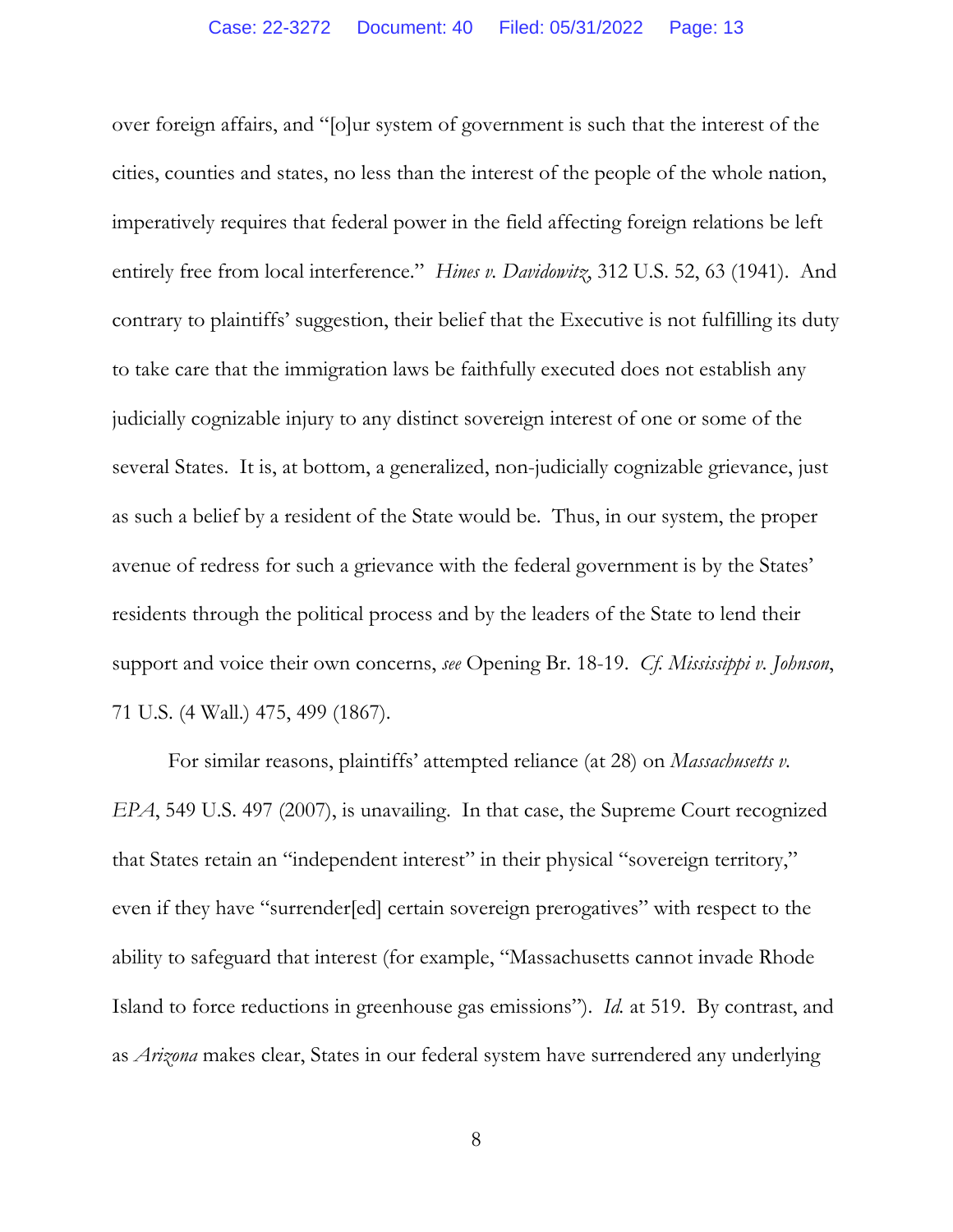sovereign interest in the ability to exclude individuals, and so there accordingly is no sovereign interest that could support standing in this case.

Plaintiffs are likewise mistaken to suggest (at 27, 34-35) that their interest in their citizens' health and welfare supports standing. A State cannot "enforce [its citizens'] rights in respect of their relations with the federal government." *Massachusetts v. Mellon*, 262 U.S. 447, 485-86 (1923).

4. Plaintiffs' claims of standing also fail because their asserted injuries are not redressable, for two reasons. *See* Opening Br. 25. First, no injunction could alter the reality that DHS does not have the resources to enforce the INA against all noncitizens potentially described in  $\mathcal{N}$  1226(c) and 1231(a)—a point that plaintiffs appear to concede (at 43). Second, the applicability of  $\mathcal{S}$  1226(c) and 1231(a) both hinge on antecedent exercises of prosecutorial discretion in the form of determining whether to initiate or pursue removal proceedings. *See Arizona v. Biden*, 31 F.4th 469, 475 (6th Cir. 2022). Section 1226(c) is not an independent source of detention authority but is instead "simply a limit on the authority conferred by" 8 U.S.C. § 1226(a), *Nielsen v. Preap*, 139 S. Ct. 954, 966 (2019)—authority that permits detention only "pending the outcome of removal proceedings," *Jennings v. Rodriguez*, 138 S. Ct. 830, 838 (2018). And § 1231(a) applies only once the Executive has obtained a final order of removal. The decisions to initiate and pursue removal proceedings are themselves committed to the agency's absolute discretion. *See Arizona*, 567 U.S. at 396 (recognizing the Executive's discretion to decide "whether it makes sense to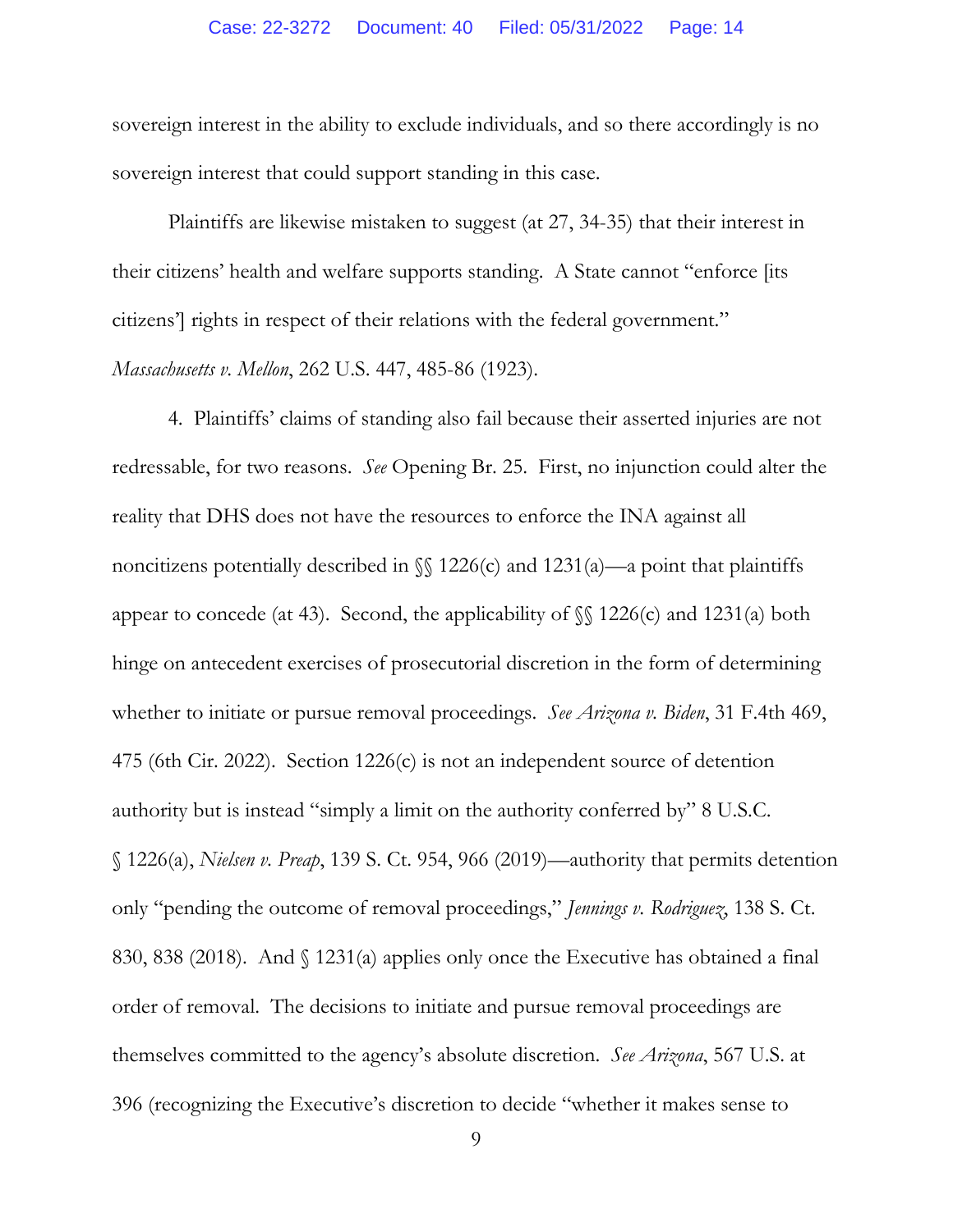pursue removal at all"); *Reno v. American-Arab Anti-Discrimination Comm.*, 525 U.S. 471, 483 (1999) ("[T]he Executive has discretion to abandon the endeavor" at "each stage" of the removal process.). Because plaintiffs do not (and could not) challenge these antecedent exercises of discretion, any injunction they obtain related to the downstream detention and removal decisions "would not necessarily result in the Department arresting more people, detaining more people, or removing more people." *Arizona*, 31 F.4th at 475.

#### **II. Plaintiffs' Claims Are Unreviewable**

1. Even if this case presented a case or controversy under Article III, plaintiffs' claims would be unreviewable because the guidance is not final agency action that could qualify for judicial review under the APA. The guidance simply articulates a set of priorities to guide agency officials' exercise of discretion in individual cases; it does not alter any noncitizen's legal rights or obligations, compel agency officers to make any particular enforcement or nonenforcement decision, or otherwise engender any "direct and appreciable legal consequences," *Bennett v. Spear*, 520 U.S. 154, 178 (1997). *See* Opening Br. 25-28.

Plaintiffs' primary contention in response (at 36-37) is that the guidance is final because, in their view, it binds immigration officers by "prohibit[ing] officers from deciding to enforce immigration laws against an alien based exclusively on his inclusion within"  $\mathcal{S}$  1226(c) and 1231(a). Plaintiffs cite no authority for the proposition that directing officials to consider certain factors in the exercise of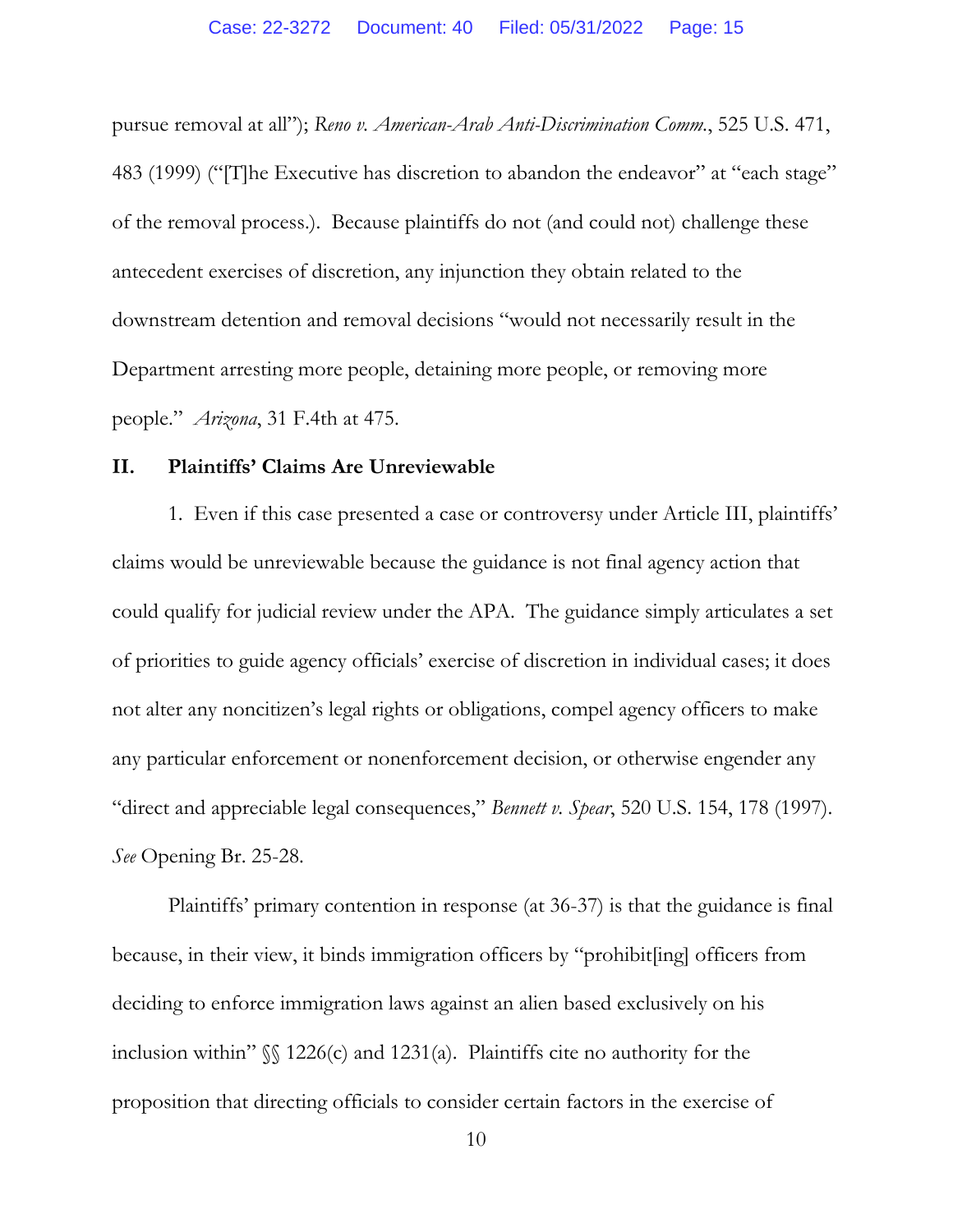discretion must be final agency action because it prohibits them from making decisions without regard to those factors. Such a conclusion would be especially anomalous because the finality inquiry focuses on whether the action in question has an "actual legal effect" on "regulated entities"—not on agency personnel. *See National Mining Ass'n v. McCarthy*, 758 F.3d 243, 252 (D.C. Cir. 2014).

The guidance, moreover, preserves officials' "independent decisionmaking" authority and does not bind officials with regard to any future decision. *See Parsons v. U.S. Dep't of Justice*, 878 F.3d 162, 167-170 (6th Cir. 2017). The guidance expressly states that officers remain free to "evaluate the individual and the totality of the facts and circumstances and exercise their judgment accordingly." Guidance 3-4, R.1-1, Page ID #26-27. The guidance also states that officers should, "to the fullest extent possible, obtain and review the entire criminal and administrative record and other investigative information to learn of the totality of the facts and circumstances," and "should not rely on the fact of conviction or the result of a database search alone" in making enforcement decisions. Guidance 4, R.1-1, Page ID #27. And the guidance provides "examples" of non-exhaustive "aggravating and mitigating factors" to help guide the case-by-case inquiry and suggests that any single factor or bright line category should not always be dispositive. *See* Guidance 3-4, R. 1-1, Page ID #26-27. There is no plausible argument that the guidance binds decisionmakers in individual cases.

11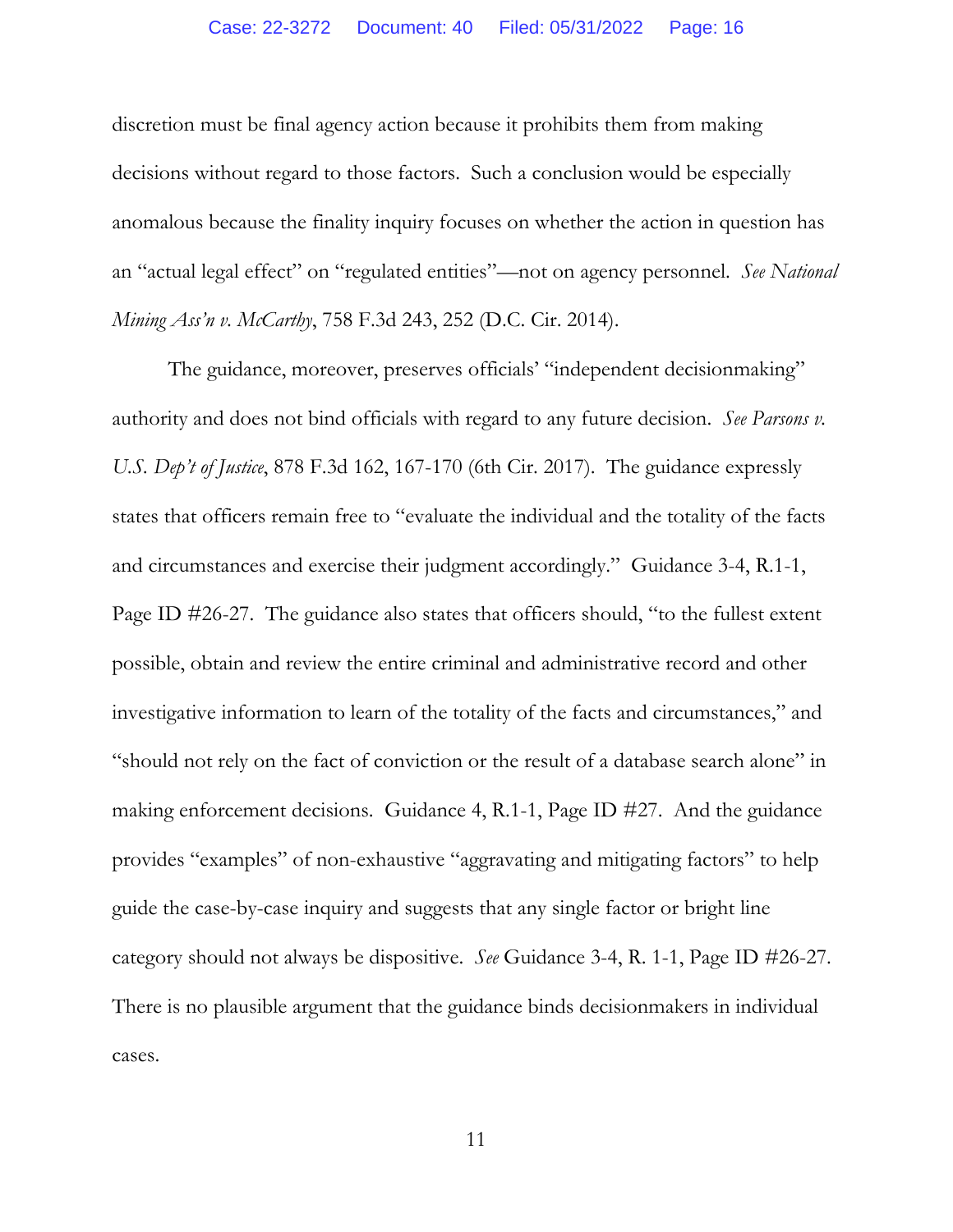The guidance also does not create any right to review of any action; instead, the guidance plainly establishes that it is "not intended to, does not, and may not be relied upon to create any right or benefit." Guidance 5-7, R.1-1, Page ID #28-30. Although plaintiffs urge (at 37) that the guidance provides a right to administrative review, U.S. Immigration & Customs Enforcement (ICE) has simply informed noncitizens that they may contact ICE officials to request a review of their case. *See* ICE, *Contact ICE About an Immigration/Detention Case*, https://www.ice.gov/ICEcasereview (last visited May 31, 2022). But nothing about that administrative second-look creates any enforceable legal rights; noncitizens may not, for example, challenge the result of the case review in court or otherwise rely on the guidance (or the separate case-review process) to claim any legal entitlement to nonenforcement.

2. Separately, plaintiffs' claims are unreviewable because the decision to issue enforcement prioritization guidance is committed to agency discretion by law. The Supreme Court has explained that such enforcement decisions are "generally committed to an agency's absolute discretion," *Heckler v. Chaney*, 470 U.S. 821, 831 (1985), especially at the behest of third parties, who (unlike even the plaintiffs in *Heckler*) have no direct stake in the decision, *see Linda R.S. v. Richard D.*, 410 U.S. 614, 619 (1973); *Sure-Tan, Inc. v. NLRB*, 467 U.S. 883, 897 (1984).And every relevant feature of immigration and the INA confirms that Congress did not intend to displace that presumption of nonreviewability with respect to the claims at issue here. *See*  Opening Br. 29-33.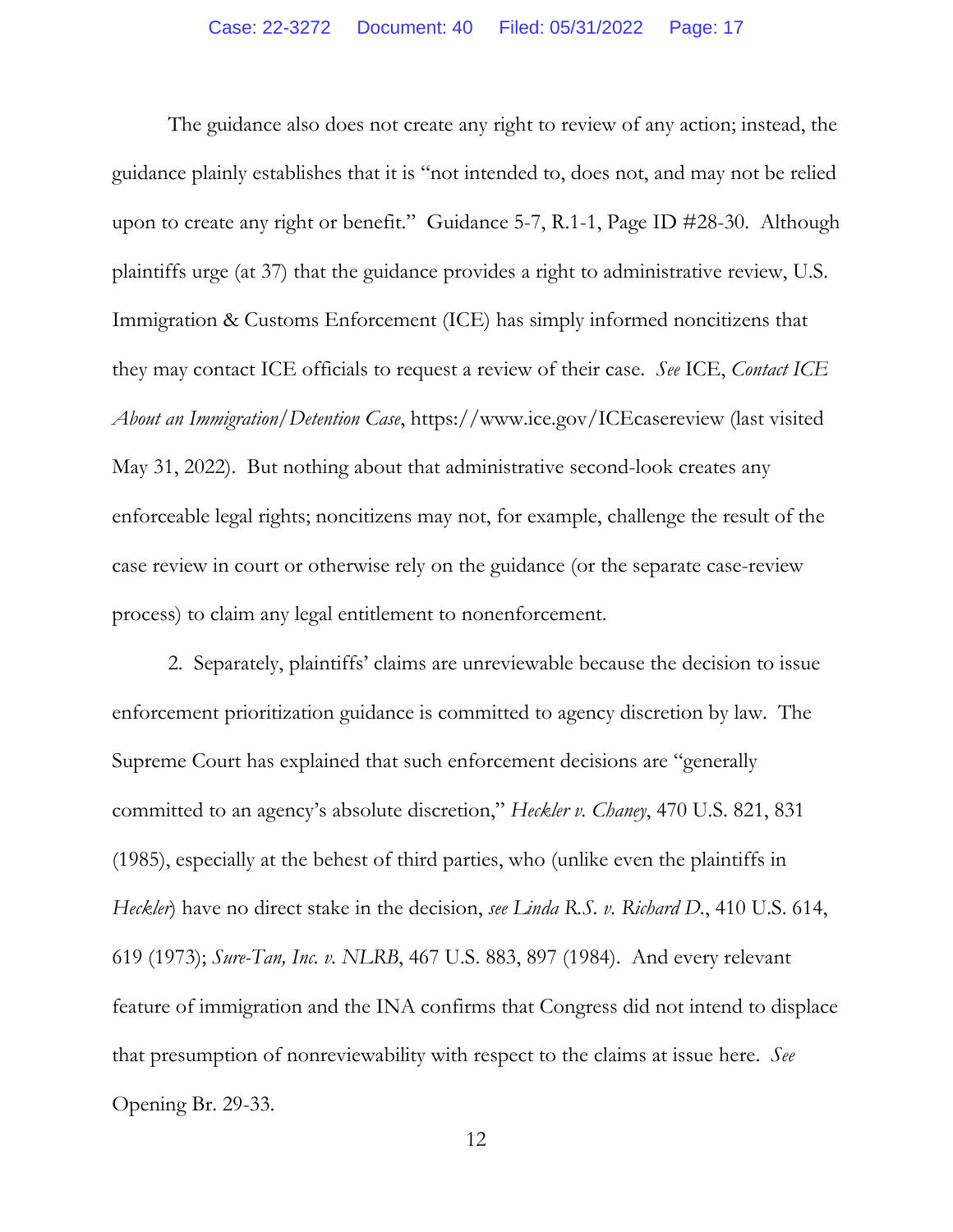Plaintiffs err in suggesting (at 38) that *Heckler* is inapplicable to this case "because the States are challenging a broad nonenforcement policy as opposed to a discrete nonenforcement decision." The guidance is not a "nonenforcement policy"; rather, as discussed above, the guidance sets priorities for allocating scarce resources, and does not preclude enforcement in any category of case. Moreover, *Heckler* itself involved a challenge to the FDA's general policy not to take enforcement action with respect to drugs that were intended for use by States in accordance with their lethalinjection laws, not a challenge to an individual nonenforcement decision in a particular case. *See Heckler*, 470 U.S. at 823-25. And the reasons given in *Heckler* for why nonenforcement decisions are generally committed to agency discretion apply just as forcefully, if not even more forcefully, to the issuance of prioritization guidance than to any individual nonenforcement determination. It is indisputable that developing such guidance "involves a complicated balancing of a number of factors which are peculiarly within [the agency's] expertise," including which violations "agency resources are best spent on," in what circumstances "the agency is likely to succeed," and which enforcement actions "best fit[] the agency's overall policies." *Id.* at 831. Thus, as *Heckler* explained, it is the agency that is best positioned "to deal with the many variables involved in the proper ordering of its priorities." *Id.* at 831-32; *see also Arizona*, 567 U.S. at 396-97.

3. Plaintiffs' claims are also unreviewable because they are precluded by the INA and because any incidental effects on a State's own expenditures do not fall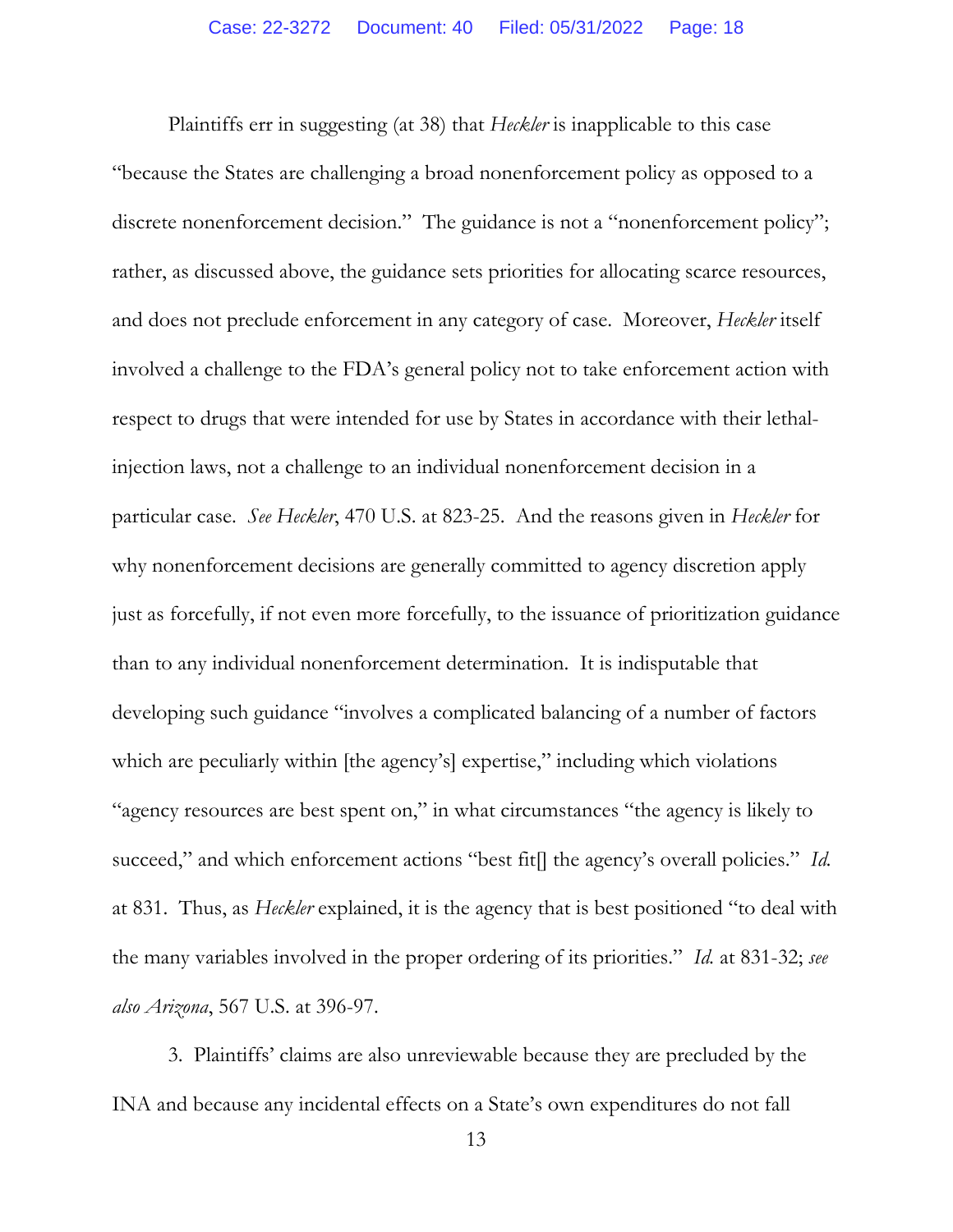within the zone of interests of §§ 1226(c) or 1231(a). *See* Opening Br. 33-34. Plaintiffs are mistaken in asserting (at 39-40) that they fall within the zone of interests because §§ 1226(c) and 1231(a) were enacted to protect States from the costs of immigration underenforcement. The relevant inquiry for both preclusion and zoneof-interests purposes focuses on whether Congress intended that the "particular plaintiff should be heard to complain of a particular agency decision," *Clarke v. Securities Indus. Ass'n*, 479 U.S. 388, 399 (1987); *see also Block v. Community Nutrition Inst.*, 467 U.S. 340, 347 (1984) ("[T]he preclusion issue does not only turn on whether the interests of a particular class . . . are implicated. Rather, the preclusion issue turns ultimately on whether Congress intended for that class to be relied upon to challenge agency disregard of the law."). And as explained, the INA throughout reflects the principle that the balancing of the various underlying interests implicated by immigration enforcement is exclusively the province of the National Government; no feature of the statute suggests that Congress intended that States be permitted to rely on attenuated financial interests to challenge the Executive's balancing of those interests.

Plaintiffs also misunderstand the relevance of 8 U.S.C. § 1252(b)(9), which provides for challenges to the application of the INA only by noncitizens against whom that law is enforced. Contrary to plaintiffs' assertion (at 40) that  $\{(1252(b)(9)\)$ does not matter here because it only applies to "issues bearing on *particular* removal decisions," where Congress decides to "provide[] a detailed mechanism for judicial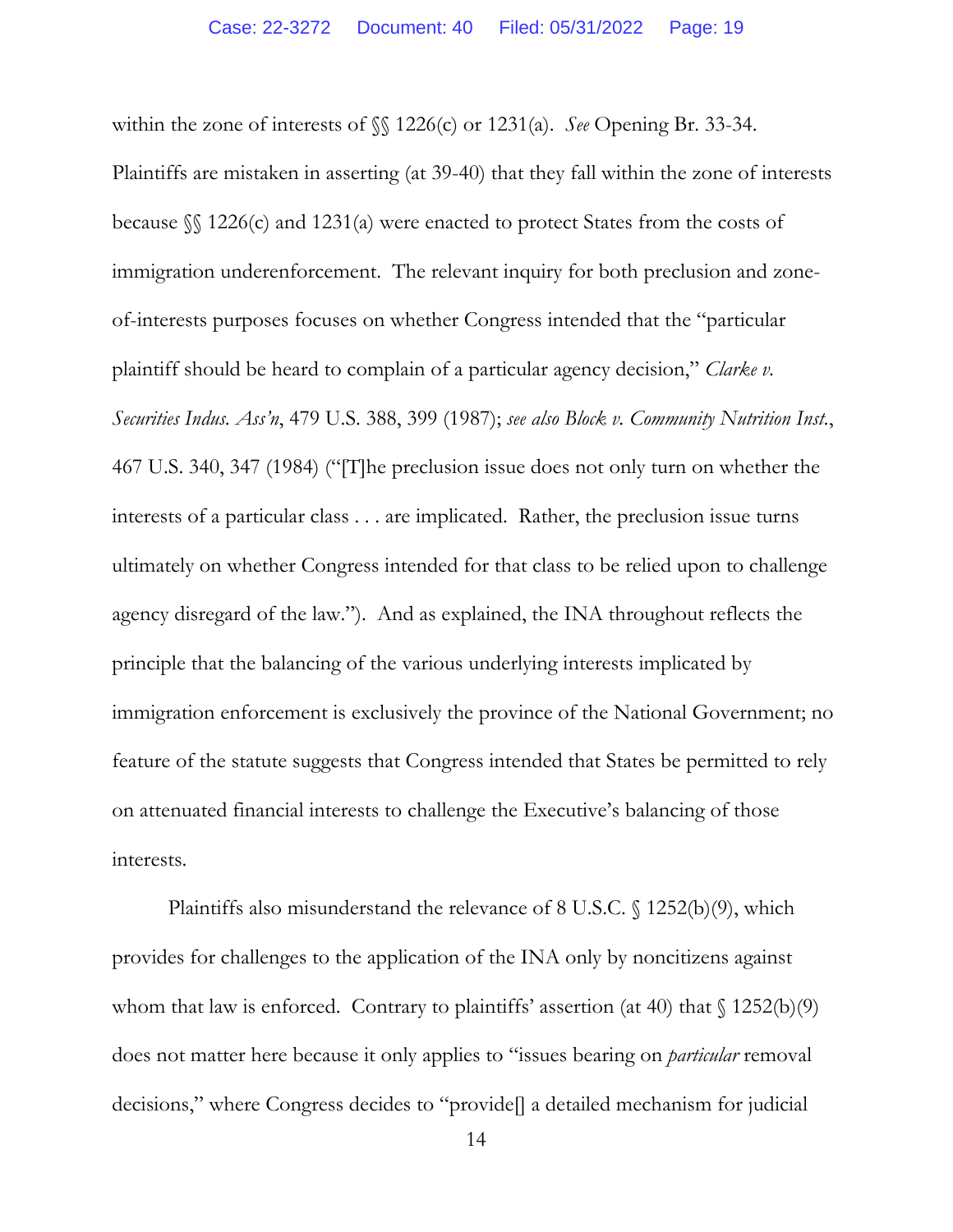consideration of particular issues at the behest of particular persons, judicial review of those issues at the behest of other persons may be found to be impliedly precluded," *Block*, 467 U.S. at 349. Congress's evident desire to allow challenges to the implementation of the INA to generally proceed only through individual actions through statutorily specified channels by directly regulated noncitizens seeking individual relief, *cf.* 8 U.S.C. § 1252(f)(1), precludes systemwide challenges brought by third parties like the States here. And for similar reasons, plaintiffs' reliance on *Department of Homeland Security v. Regents of the University of California*, 140 S. Ct. 1891, 1907 (2020), is unavailing. In that case, which included directly affected noncitizens as plaintiffs, the Court only considered whether  $\S$  1252(b)(9) by its terms bars review of certain policy-based challenges; it did not consider the extent to which § 1252(b)(9), along with the other relevant structural and contextual features of the INA, shows that Congress did not intend to allow claims like those at issue here to proceed through the APA.

### **III. Plaintiffs Cannot Prevail On The Merits Of Their Claims**

1. On the merits, plaintiffs' claim that the guidance is contrary to asserted mandates contained in  $\mathcal{S}$  1226(c) and 1231(a) to arrest, detain, and remove certain noncitizens is incorrect. *See* Opening Br. 34-40.

a. As an initial matter,  $\sqrt{\ }$  1226(c) and 1231(a) do not impose any mandatory, judicially enforceable duty to arrest or remove any noncitizen. Plaintiffs do not dispute the applicability of the bedrock interpretive principle that enforcement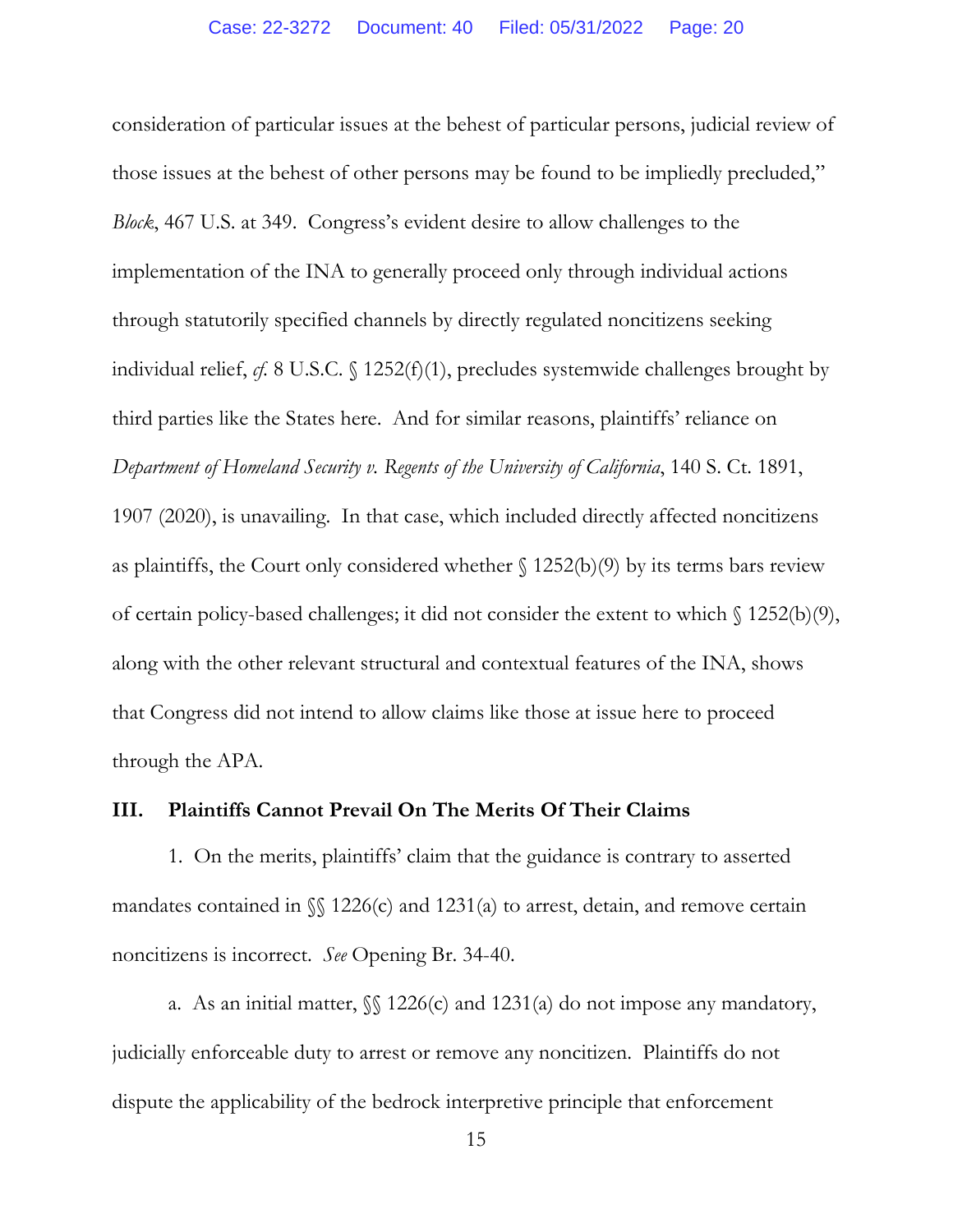discretion persists "even in the presence of seemingly mandatory legislative commands" and that some "stronger indication" of congressional intent is required before a court should conclude that Congress meant to limit the Executive's inherent discretion. *Town of Castle Rock v. Gonzales*, 545 U.S. 748, 760-61 (2005).Instead, plaintiffs argue (at 41-42, 45-46, 48-49) that  $\mathcal{S}$  1226(c) and 1231(a) provide a sufficient indication, primarily because both provisions use the word "shall"; the INA elsewhere employs "may" language; and legislative history suggests Congress believed these provisions to be "mandates."

But none of those features of the statutory scheme, alone or in combination, can overcome the Executive's "deep-rooted" enforcement discretion. Indeed, all three were present in *Castle Rock* itself. *See* 545 U.S. at 759-61, 759 n.6, 764 n.11. *Castle Rock* concerned a statute stating that Colorado officers "shall arrest, or, if an arrest would be impractical under the circumstances, seek a warrant for the arrest" of a person with notice of a domestic-violence restraining order if there was probable cause to believe that the person had violated the order. *Id.* at 759 (emphasis omitted) (quoting Colo. Rev. Stat. 18-6-803.5(3)(b) (Lexis 1999)). The statute was enacted against the backdrop of other statutes that provided that officers "may arrest" persons in particular circumstances. *See id.* at 764 n.11 (quoting Colo. Rev. Stat. 16-3-102(1) (Lexis 1999)). And the legislative history indicated that the legislature thought that officers would be required to make arrests. *Id.* at 759 n.6.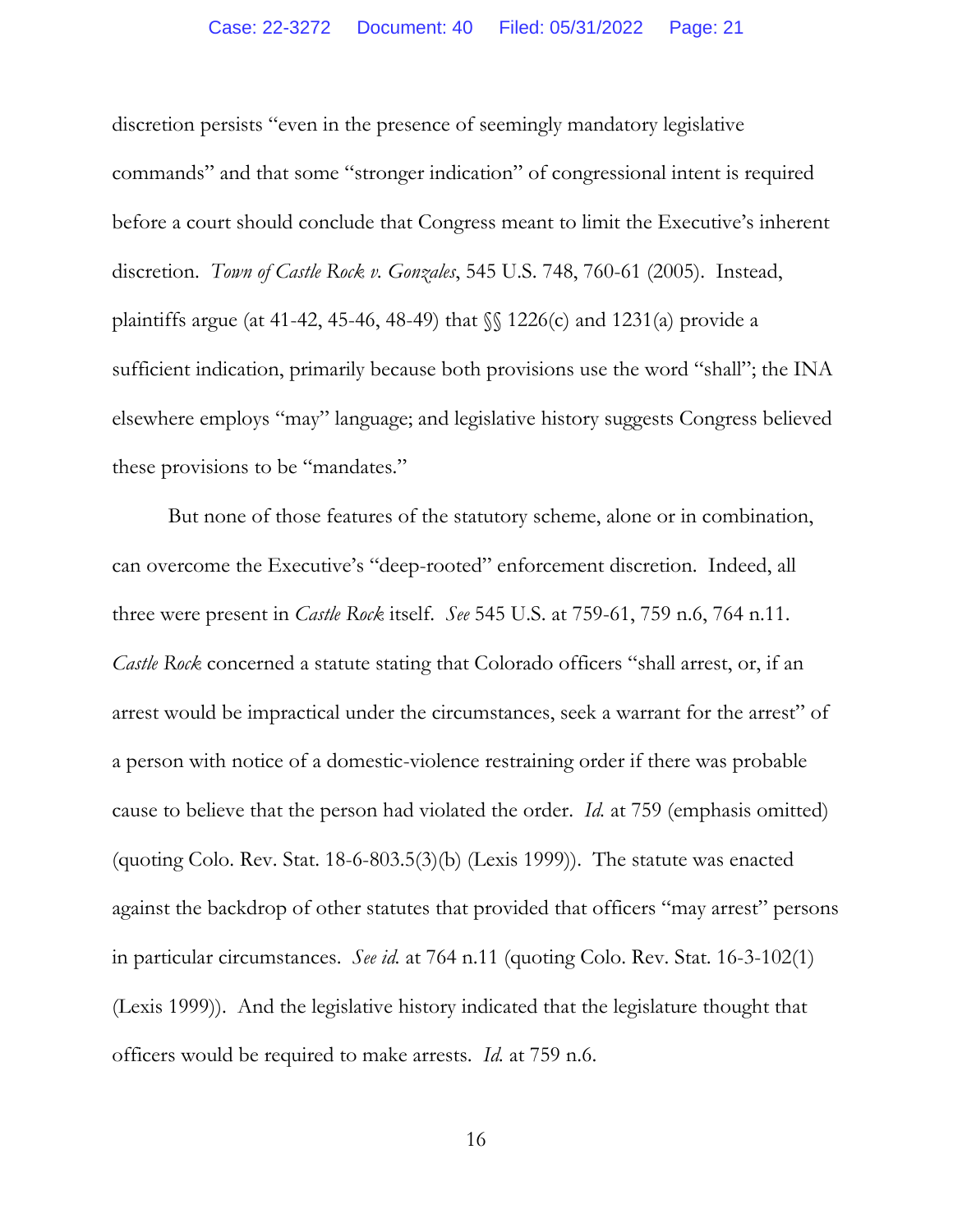If anything, the absence of any mandatory, judicially enforceable duty is clearer here than in *Castle Rock*. Unlike the plaintiff in *Castle Rock*, who was the victim of the abuse that led to the restraining order yet could still not challenge its nonenforcement, the plaintiff States here are not even remotely affected in such a direct and concrete way. Moreover, here, Congress imposed many restrictions on judicial review of decisions under §§ 1226 and 1231; application of both provisions is contingent on antecedent exercises of unreviewable discretion; Congress has never appropriated anywhere near sufficient resources to permit the Executive to arrest, detain, and remove all noncitizens potentially covered by those provisions; and Congress expressly vested in the Secretary responsibility to determine how best to allocate the agency's limited resources across all aspects of the INA's enforcement scheme, *see* 6 U.S.C. *§* 202(5).

Finally, the structure of  $\int$  1231(a)(2) illustrates the error in plaintiffs' effort to treat the word "shall" as imposing a mandatory, judicially enforceable duty in the context of the INA. Congress provided that DHS "shall detain" a noncitizen during the removal period, 8 U.S.C.  $\{(1231(a)(2), \text{language that } \text{plaintext} \})$  contend creates a mandatory, enforceable duty to arrest and detain all noncitizens during the removal period. But in the very next sentence, Congress provided that "[u]nder no circumstance during the removal period shall" DHS release a specified and limited subset of noncitizens. *Id.* Plaintiffs suggest that "[u]nder no circumstance" merely means the same thing as "shall," which would render the "[u]nder no circumstance"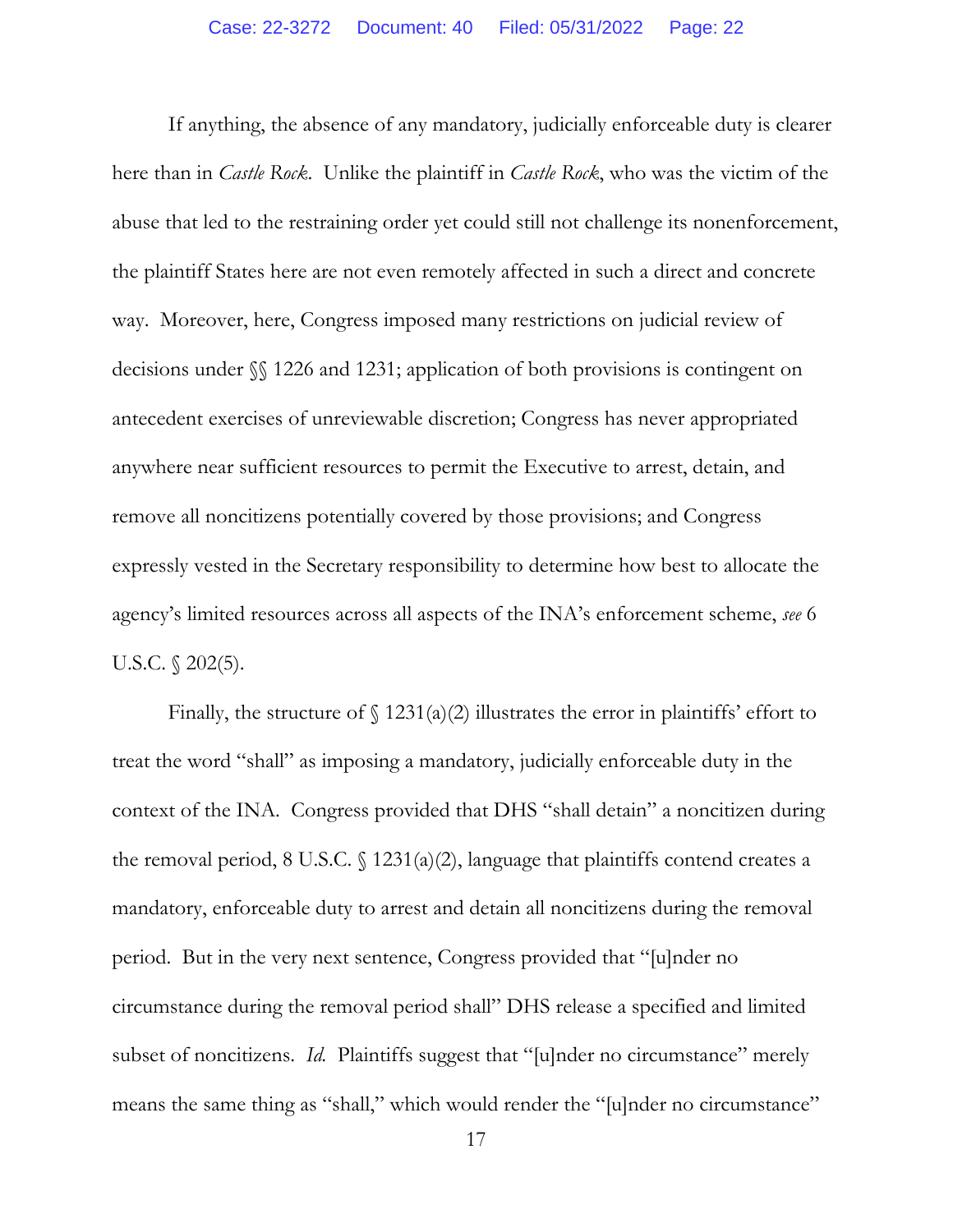sentence wholly superfluous if plaintiffs' interpretation of the "shall" sentence were correct.

Plaintiffs' reliance on statements from the Supreme Court and this Court—and by the government in the course of litigating those cases—regarding the "mandatory" nature of § 1226(c) ignores the context in which those statements were made. *See* Br. 41 (citing *Preap*, 139 S. Ct. at 959, 966), 48-49 (first citing *Johnson v. Guzman Chavez*, 141 S. Ct. 2271, 2291 (2021); and then citing *Martinez v. Larose*, 968 F.3d 555, 561 (6th Cir. 2020)). Prior litigation surrounding  $\{\int$  1226(c) and 1231(a) has centered on whether noncitizens who have been detained by DHS and who are covered by those provisions are entitled to a bond hearing. As the government argued in those cases, and the courts agreed, those provisions mandate detention in the sense that noncitizens are not entitled to a bond hearing and potential release on bond. For the noncitizens, that is the distinction between those provisions and the discretionary detention described in § 1226(a). But even plaintiffs concede that detention is not mandatory for DHS in the sense that it must arrest and detain every noncitizen subject to  $\mathcal{N}$  1226(c) or 1231(a); among other things, "resource constraints" would render such universal detention impossible. Br. 43.

b. Plaintiffs also misunderstand the guidance insofar as they assert that it precludes arrest or removal in any individual case by permitting arrest or removal "*only if* the extra-statutory factors in the [guidance] are satisfied." Br. 42. The guidance "leaves the exercise of prosecutorial discretion to the judgment of [DHS] personnel"

18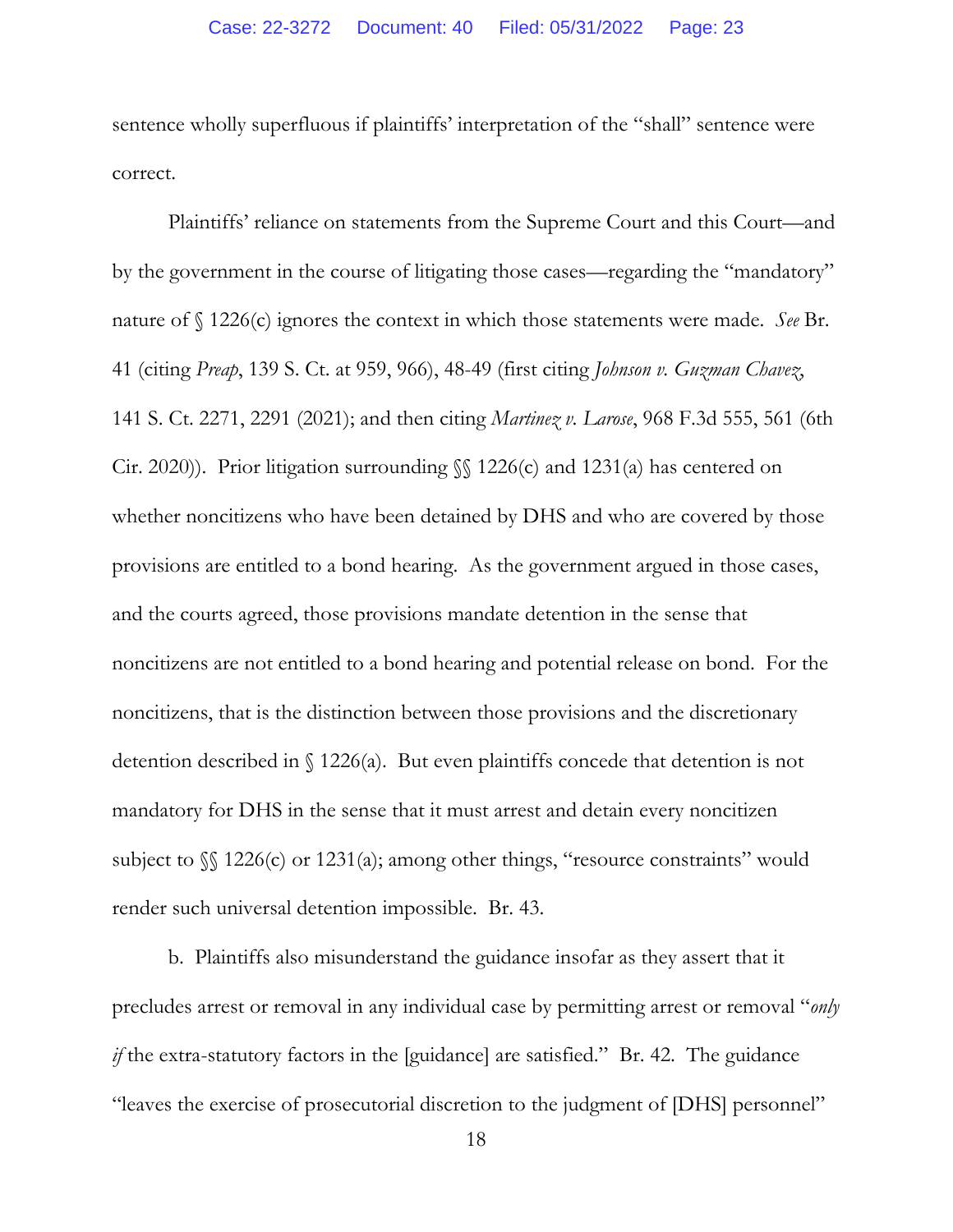in each case. Guidance 5, R.1-1, Page ID #28. And there are certainly no "extrastatutory factors" that must be "satisfied"; instead, the guidance eschews "bright lines" and "categories," providing only a non-exhaustive list of aggravating and mitigating factors for officers to consider in making individualized enforcement decisions. *See* Guidance 3-4, R.1-1, Page ID #26-27. In any given case, an officer may determine that a noncitizen warrants enforcement action—regardless of whether all, some, or none of the aggravating or mitigating factors are applicable.

Plaintiffs underscore their error by suggesting that an officer might be precluded from arresting an "armed burglar" if the guidance's "factors do not support arresting the" burglar. Br. 42-43. That situation would arise only if the officer were to consider the totality of the circumstances and decide, in her independent judgment, that it would not be a valuable use of the agency's limited resources to arrest, detain, and remove the burglar. Given that plaintiffs concede that officers have no statutory obligation to arrest every noncitizen subject to  $\sqrt{\ }$  1226(c) and 1231(a)—a necessary concession in light of resource constraints, among other factors—the guidance, properly understood, does not violate even plaintiffs' own understanding of those provisions.

2. Plaintiffs' arbitrary-and-capricious claim is similarly unavailing. *See* Opening Br. 40-43. In the main, plaintiffs contend (at 53-54) that DHS failed to adequately consider the issues of recidivism of noncitizens subject to  $\int$  1226(c) and the costs of the guidance on the States. But DHS did address those issues, in depth. *See*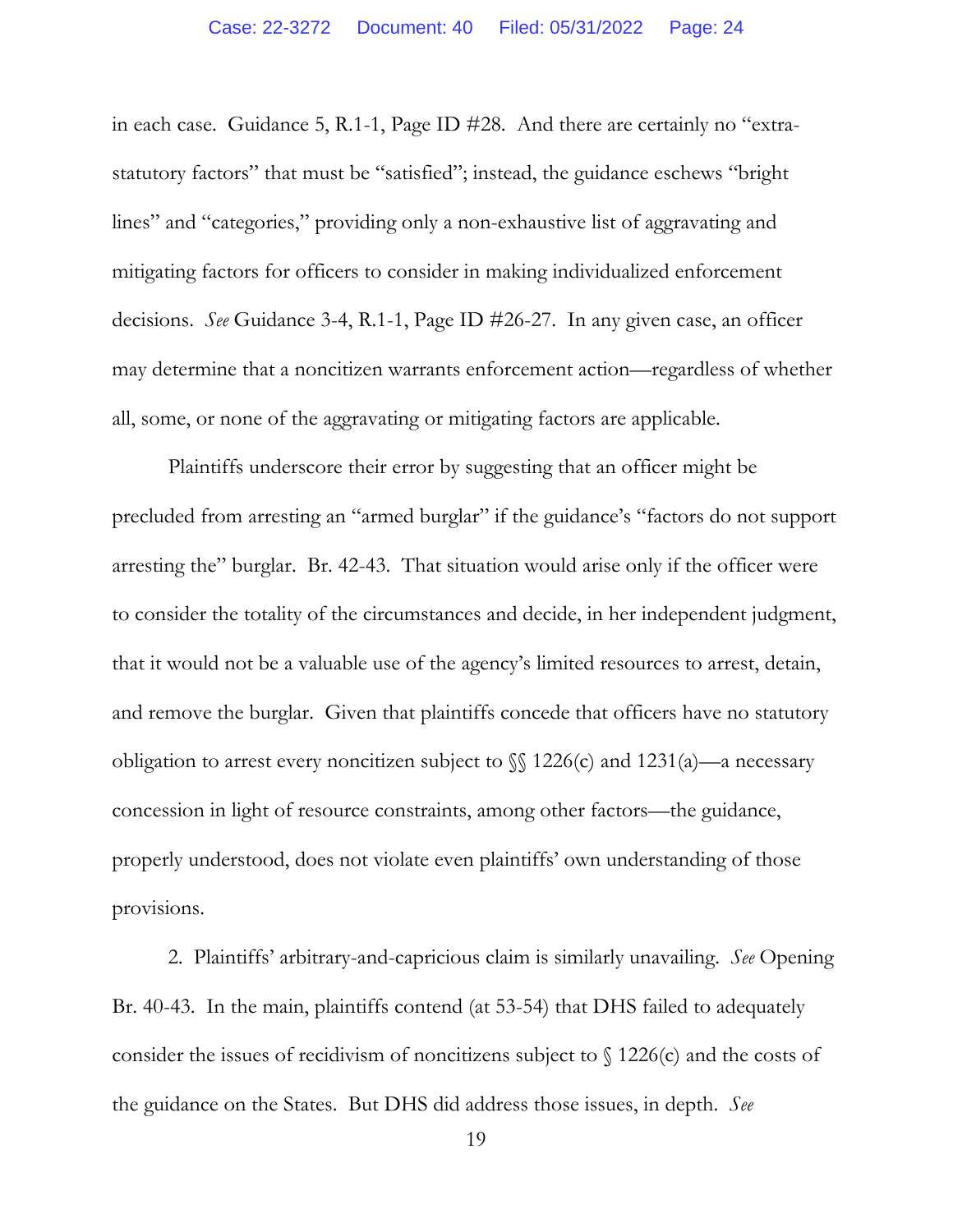Considerations Memorandum 5-8, 11-13, 14-20 R.27-2, Page ID #447-50, 453-55, 456-62. Plaintiffs merely disagree with DHS's conclusions and the weight it placed on various relevant considerations. *FCC v. Prometheus Radio Project*, 141 S. Ct. 1150, 1158 (2021) (review under the arbitrary-and-capricious "standard is deferential, and a court may not substitute its own policy judgment for that of the agency"). And while plaintiffs urge that DHS should have further studied recidivism rates among noncitizens subject to  $\int$  1226(c)—a category whose detention would in any event greatly exceed DHS's available resources—they identify no error in the list of factors that DHS identified as relevant to the determination of whether a noncitizen is a danger to public safety. They do not explain, in particular, why it was arbitrary and capricious to distinguish between a noncitizen who committed murder last year and a noncitizen who issued a bad check twenty years ago, even though each could be covered by § 1226(c). *See Dolic v. Barr*, 916 F.3d 680 (8th Cir. 2019) (holding that passing a bad check in violation of Missouri Revised Statute § 570.120.1(1) is a crime involving moral turpitude).

3. Finally, plaintiffs have failed to demonstrate that DHS was required to promulgate the guidance through notice-and-comment procedures. *See* Opening Br. 43-45. Plaintiffs' primary contention on this score (at 56) is that the guidance is a substantive rule, not policy guidance, because it limits agents' discretion by "prohibit[ing] agents from enforcing immigration laws if doing so would contradict the" guidance. As has been repeatedly explained, however, *see* Opening Br. 26-28, 43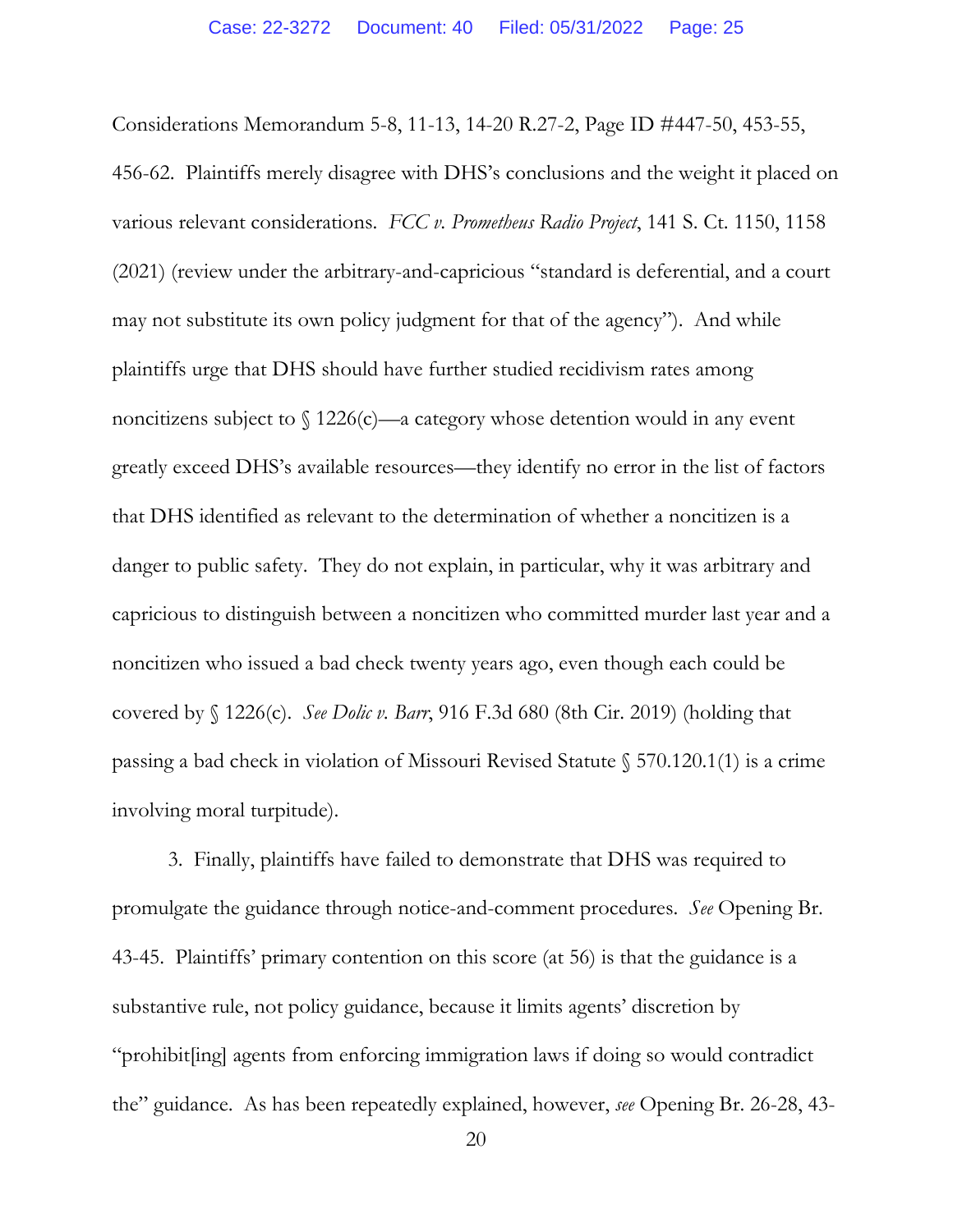45; *supra* pp. 11, 18-19, the guidance does not "narrowly circumscribe[] administrative discretion" or "finally and conclusively determine<sup>[]</sup> the issues to which it relates," *Dyer v. Secretary of Health & Human Servs.*, 889 F.2d 682, 685 (6th Cir. 1989) (per curiam), because it allows individual ICE officers to determine whether, in their own judgment, enforcement action is appropriate in any given case. The fact that the guidance provides some non-exhaustive factors for those officers to consider in making individualized, discretionary decisions—and that officers generally should not initiate an enforcement action if they determine, in their individual judgment, that the totality of the circumstances does not render that action a valuable use of limited agency resources—does not alter the conclusion that the guidance is a nonbinding policy statement.

### **IV. The Preliminary Injunction Is Improper In Any Event**

1. Even if plaintiffs were likely to succeed on the merits, the district court erred in entering a preliminary injunction because the balance of the equities and the public interest weigh heavily against such relief. *See* Opening Br. 45-47. The only harm plaintiffs have asserted is the prediction that they will spend some additional unspecified sum of money in response to the guidance. On the other side of the ledger, plaintiffs provide no response to the explanation in our opening brief that enjoining the guidance would work grave harm on the Executive and the public interest by invading the Executive's constitutional prerogatives and by disrupting

21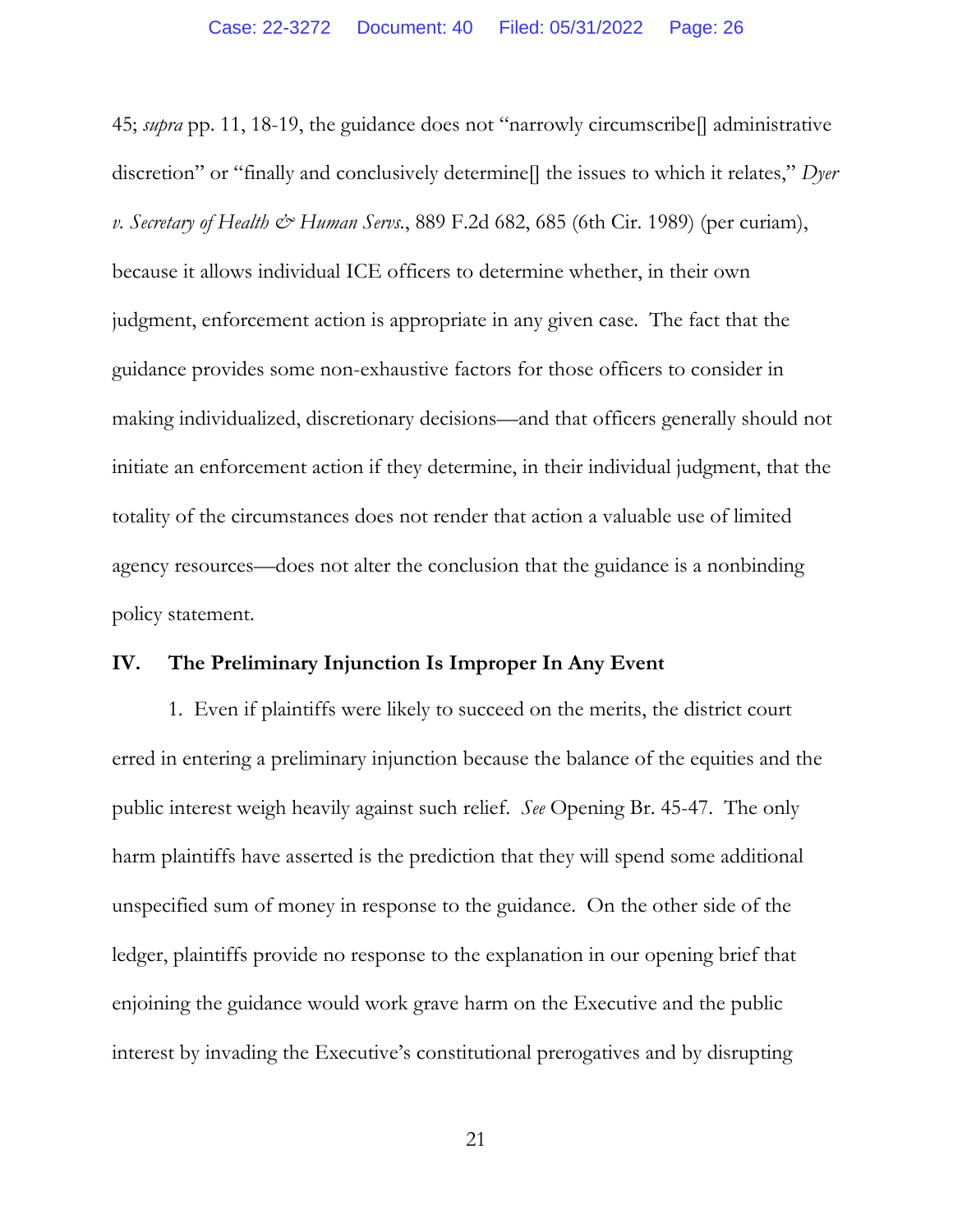DHS's ability to appropriately allocate its scarce resources by enforcing the INA against the most pressing threats.

Instead, plaintiffs' only argument regarding the balance of the equities and the public interest (at 57-58) is that, to the extent that plaintiffs are likely to succeed on the merits, the harms to the Executive and the public interest from enjoining the guidance do not count as legitimate because the guidance is unlawful. That argument disregards the preliminary injunction framework. To obtain a preliminary injunction, a plaintiff must demonstrate not only that "he is likely to succeed on the merits," but *also* "that the balance of equities tips in his favor" and "that an injunction is in the public interest." *Winter v. Natural Res. Def. Council, Inc.*, 555 U.S. 7, 20 (2008). If plaintiffs' argument were correct, those three factors would collapse into one: any plaintiff who could establish a likelihood of success on the merits would also establish that the balance of equities and the public interest tipped in his favor. That is not the law. *See id.* at 31-32 (declining to "address the underlying merits" but holding plaintiffs had failed to meet the equitable factors). And the oddity of plaintiffs' position is only underscored by the tentative nature of the merits inquiry at the preliminary-injunction stage.

2. In addition, the district court's preliminary injunction is precluded by 8 U.S.C. § 1252(f)(1), which states that any court other than the Supreme Court lacks jurisdiction to "enjoin or restrain the operation of" certain provisions of the INA—

22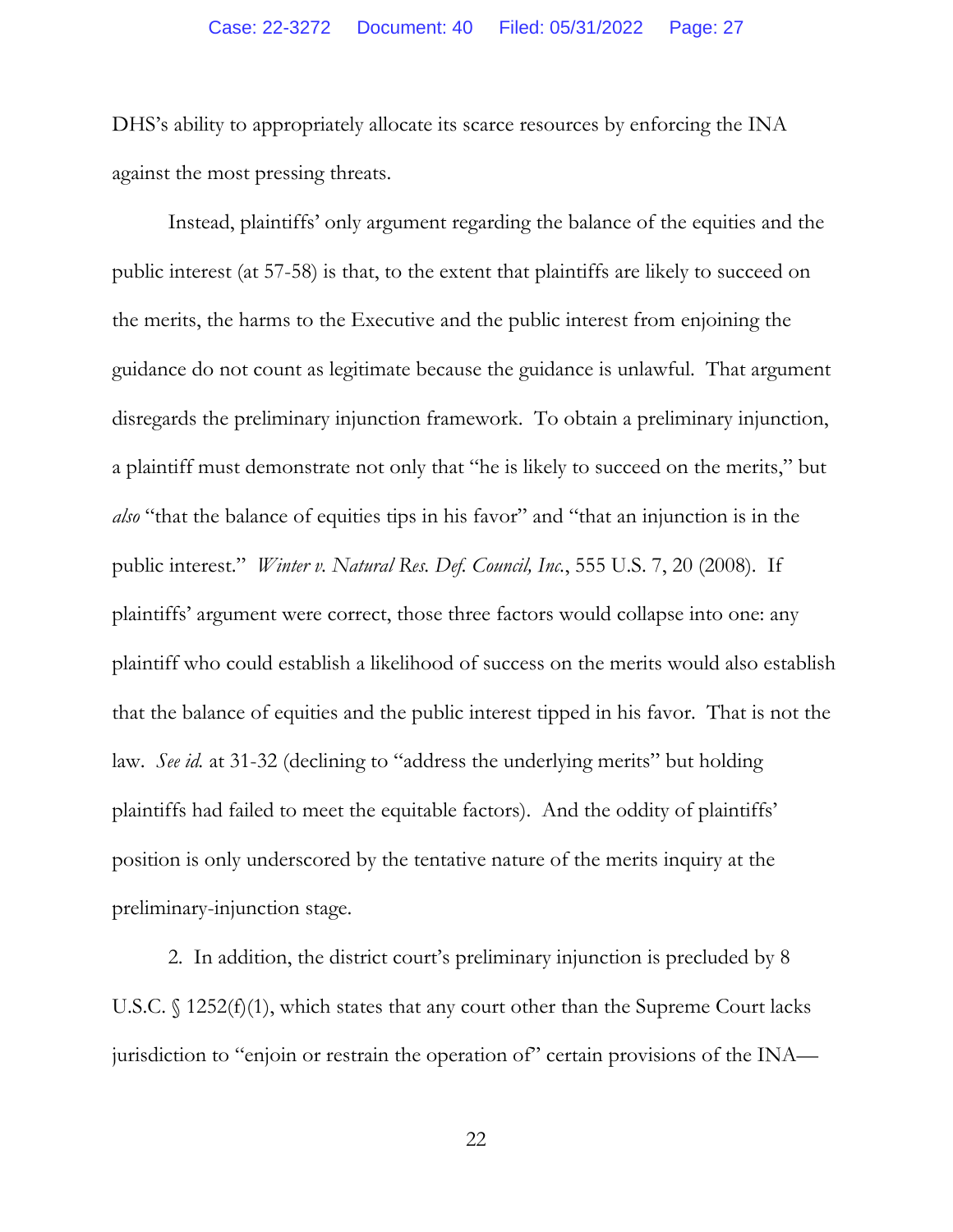including §§ 1226(c) and 1231(a)—except as to "the application of such provisions to an individual alien." *See* Opening Br. 48.

Plaintiffs argue (at 58-59) that the preliminary injunction does not enjoin "the operation of  $\sqrt[8]{}$  1226(c) or 1231(a) but instead only enjoins guidance that "thwarts the operation" of those provisions. But plaintiffs' position does not grapple with the fact that "enjoin" can mean not merely to prohibit but also "[t]o require; command; [or] positively direct." *Enjoin*, Black's Law Dictionary 529 (6th ed. 1990). By depriving courts of the authority to "enjoin" the relevant statutory provisions, § 1252(f)(1) bars not only injunctions that block operation of the covered INA provisions on constitutional grounds but also injunctions that direct the Executive to adhere to the court's reading of those provisions. Thus,  $\int$  1252(f)(1) bars injunctive relief on claims that, like plaintiffs', assert that "the Executive's action does not comply with the statutory grant of authority." *Preap*, 139 S. Ct. at 975 (Thomas, J., concurring in part and in concurring in the judgment).

Indeed, this Court has already rejected a similar argument in *Hamama v. Adducci*, 912 F.3d 869, 879-80 (6th Cir. 2018) (cited at Opening Br. 48), a case that plaintiffs fail to acknowledge. There, the district court interpreted  $\mathcal{N}$  1226(c) and 1231 to require bond hearings for certain detained noncitizens and entered a classwide preliminary injunction requiring the government to provide those hearings; on appeal, the noncitizens defended that injunction on the basis that "the district court was not enjoining or restraining the statutes, but rather interpreting them to ensure they are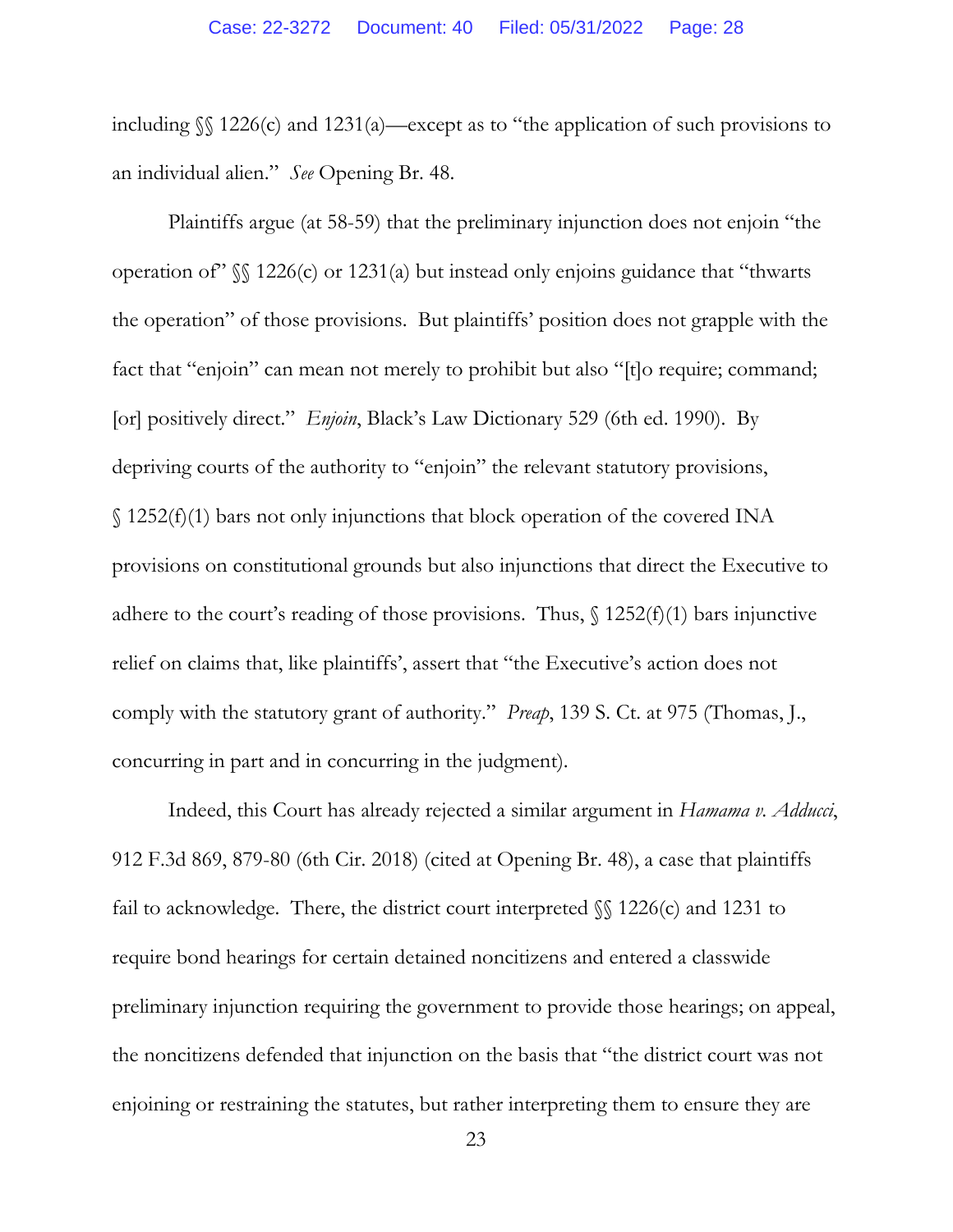correctly enforced." *Id.* at 879 (quotation omitted). This Court rejected that argument as "implausible on its face," concluding that the injunction's "limitations on what the government can and cannot do under the removal and detention provisions are" plainly "restraints" forbidden by § 1252(f)(1). *Id.* at 879-80; *accord Hamama v. Adduci*, 946 F.3d 875, 878 (6th Cir. 2020). Similarly here, the district court's preliminary injunction "enjoins" or "restrains" the government's implementation of §§ 1226(c) and 1231(a) by requiring the government to arrest, detain, and remove certain noncitizens under those provisions.

Plaintiffs are likewise mistaken to contend (at 59) that  $\int$  1252(f)(1) is not a true jurisdictional statute—apparently because it does not address the court's power to "adjudicate any case or set of cases"—and that the government's argument that it barred the entry of the preliminary injunction has been forfeited. Section 1252(f)(1) explicitly limits the "jurisdiction or authority" of the lower courts, 8 U.S.C. § 1252(f)(1), and jurisdictional limitations speak to "a court's power" and so "can never be forfeited or waived," *United States v. Cotton*, 535 U.S. 625, 630 (2002). Congress "is free to attach the conditions that go with the jurisdictional label" including exemption from forfeiture—to whichever statutory requirements it chooses, *Henderson ex rel. Henderson v. Shineski*, 562 U.S. 428, 435 (2011), and Congress unambiguously did so in  $\int$  1252(f)(1). Here, the limitation on relief in  $\int$  1252(f)(1) "is jurisdictional . . . because explicit statutory language makes it so." *Bolivarian Republic of Venezuela v. Helmerich & Payne Int'l Drilling Co.*, 137 S. Ct. 1312, 1318 (2017).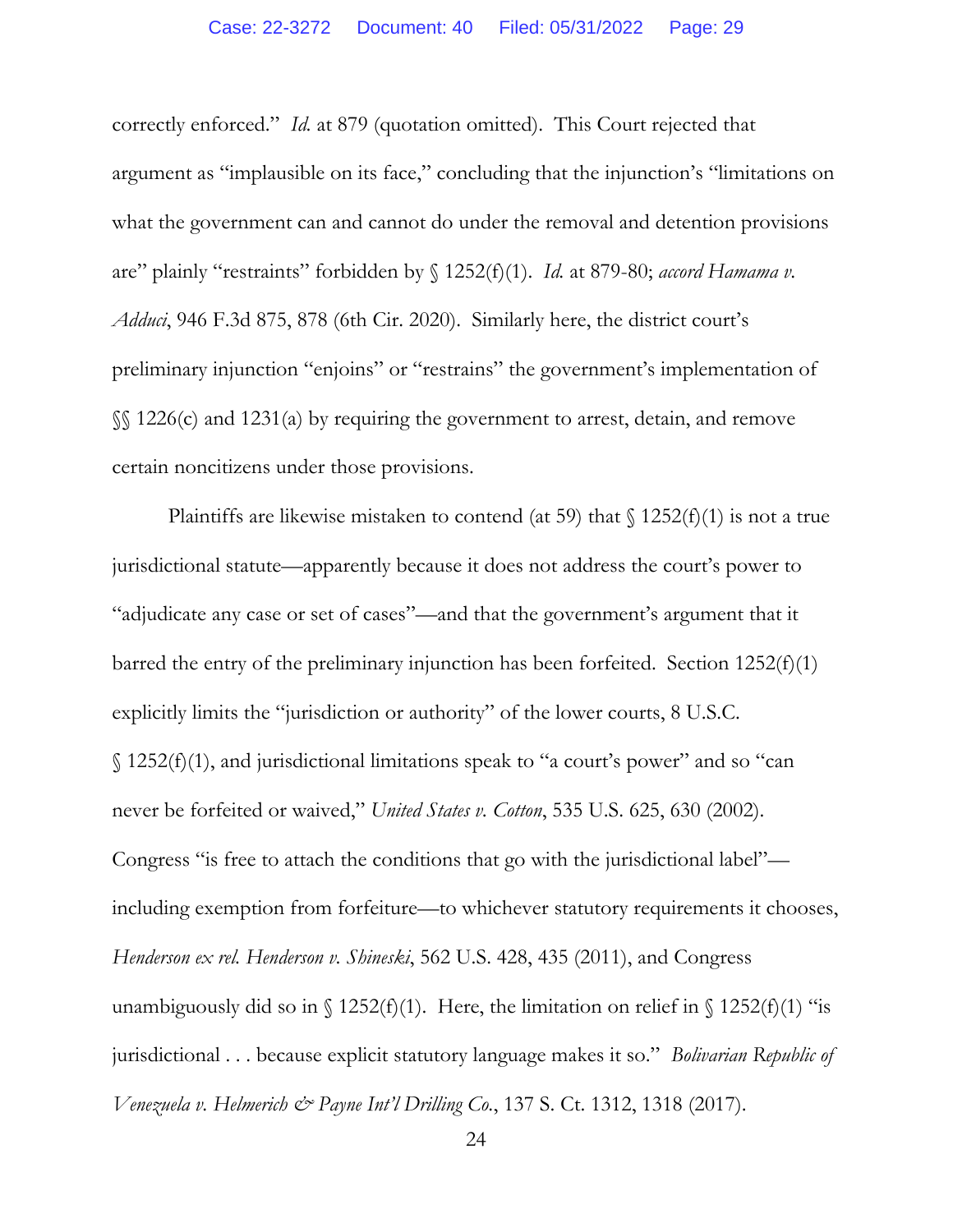3. Finally, the district court's nationwide injunction contravenes fundamental constitutional and equitable principles concerning injunctive relief. *See* Opening Br. 49-51. Plaintiffs concede that "[c]ourts must 'grant relief in a party-specific and injury-focused manner," which "generally counsels against nationwide injunctions." Br. 58 (quoting *Arizona*, 31 F.4th at 483 (Sutton, C.J., concurring)). Their only attempted defense of nationwide relief here is that an injunction limited to the plaintiff States would permit DHS to transport noncitizens arrested in those States and subject to  $\S$  1226(c)(2) and 1231(a)(2) across state lines and then release them.

That speculative and wholly unwarranted assertion fails to support the extraordinary remedy of nationwide relief. As DHS has explained, it has long "recognize[d]" that  $\int$  1226(c)(2) and the second sentence of  $\int$  1231(a)(2) impose "constraints on its authority" to release the described noncitizens once they are detained in the first instance, and nothing in the guidance—which applies by its terms only to arrest and removal decisions and not to release decisions—"override[s]" those obligations. Considerations Memorandum 18-19, R.27-2, Page ID #460-61; *see also*  Opening Br. 39. There is thus no basis to believe that DHS would respond to a geographically limited injunction in the manner plaintiffs posit.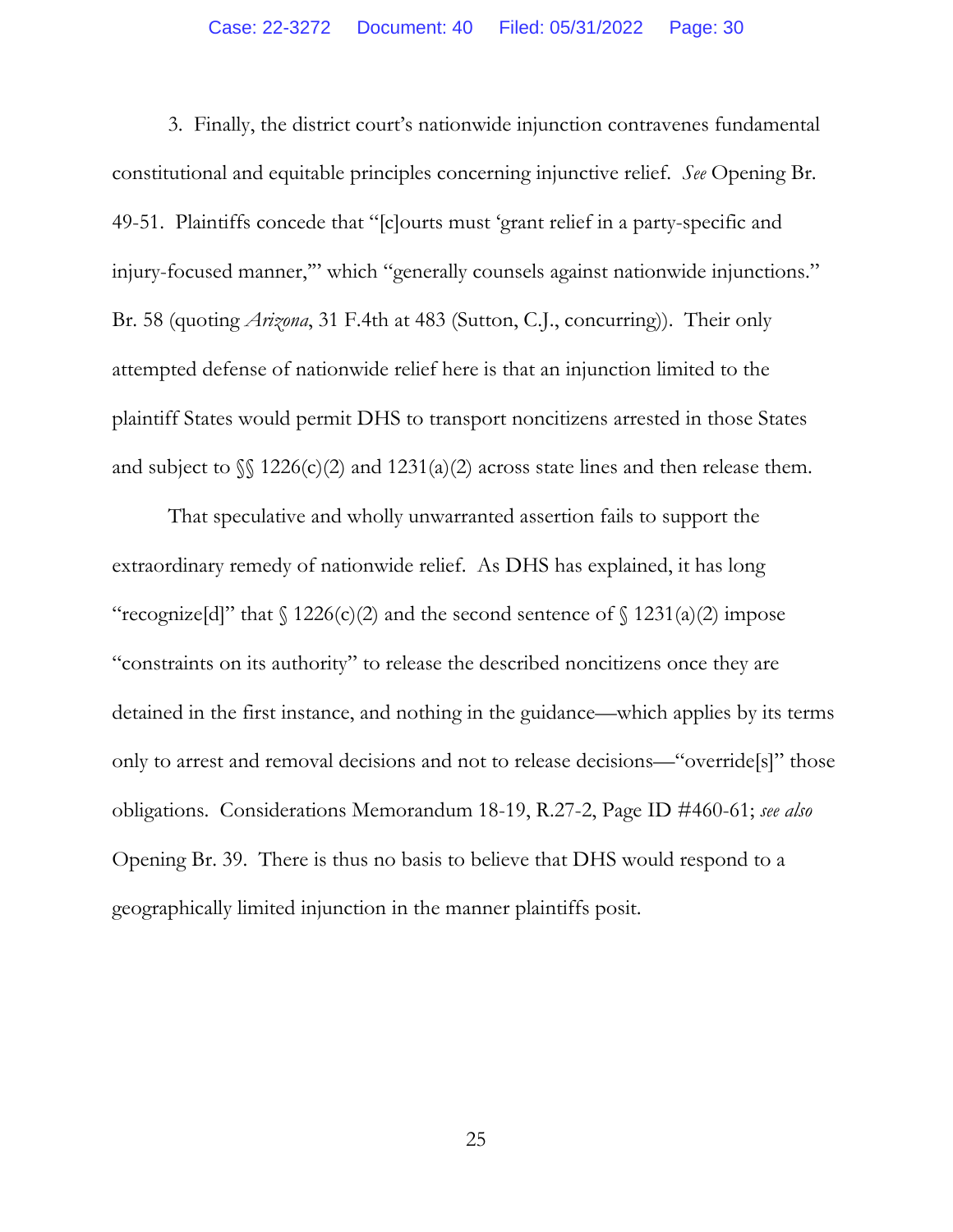## **CONCLUSION**

For the foregoing reasons and those given in our opening brief, the judgment of the district court should be reversed and the preliminary injunction should be vacated.

Respectfully submitted,

BRIAN M. BOYNTON *Principal Deputy Assistant Attorney General* 

KENNETH L. PARKER *United States Attorney* 

### DANIEL TENNY MICHAEL SHIH

*s/ Sean R. Janda* 

SEAN R. JANDA *Attorneys, Appellate Staff Civil Division, Room 7260 U.S. Department of Justice 950 Pennsylvania Avenue NW Washington, DC 20530 (202) 514-3388 sean.r.janda@usdoj.gov* 

May 2022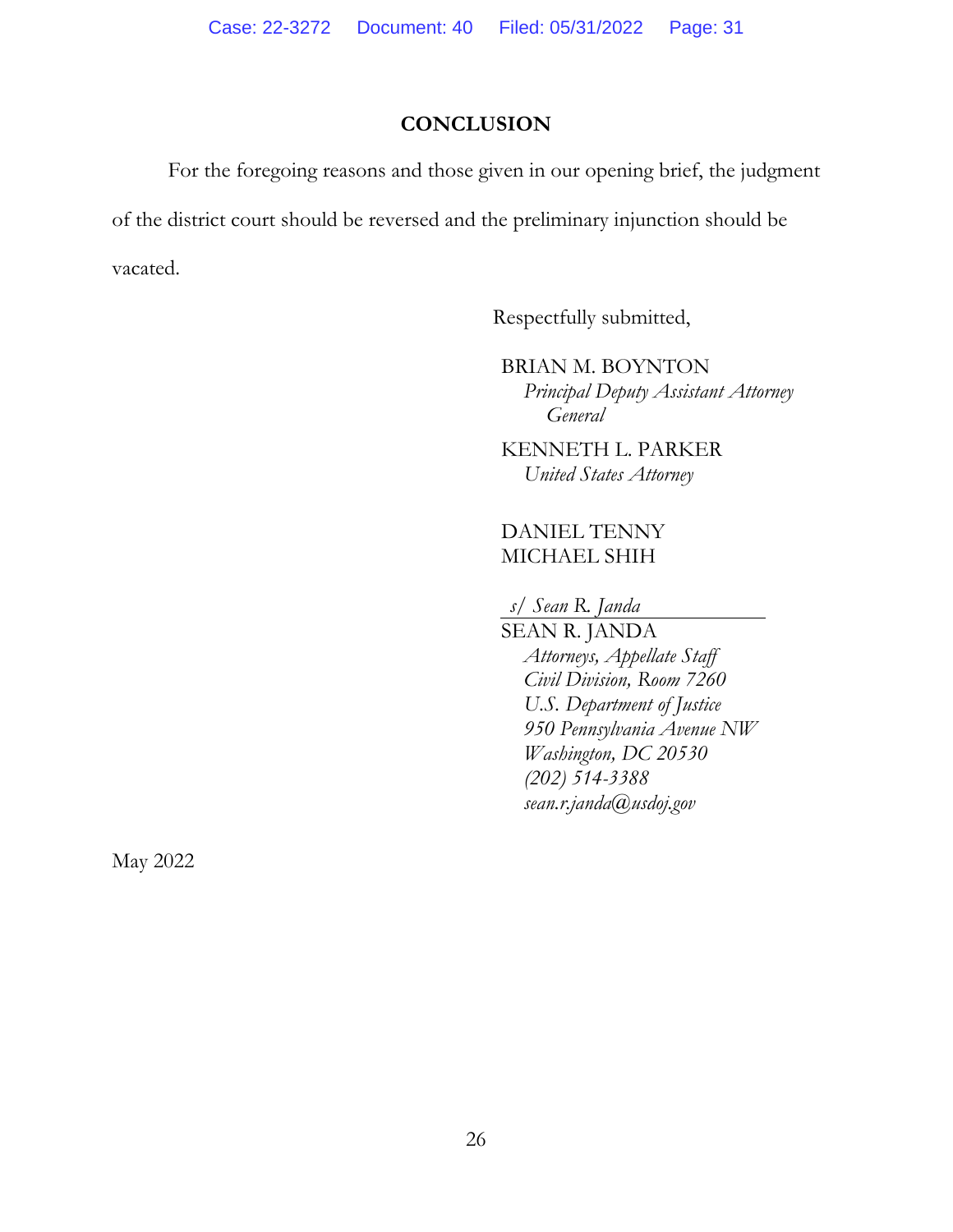## **CERTIFICATE OF COMPLIANCE**

This brief complies with the type-volume limit of Federal Rule of Appellate Procedure  $32(a)(7)(B)$  because it contains 6,346 words. This brief also complies with the typeface and type-style requirements of Federal Rule of Appellate Procedure 32(a)(5)-(6) because it was prepared using Microsoft Word 2016 in Garamond 14 point font, a proportionally spaced typeface.

*s/ Sean R. Janda* 

Sean R. Janda